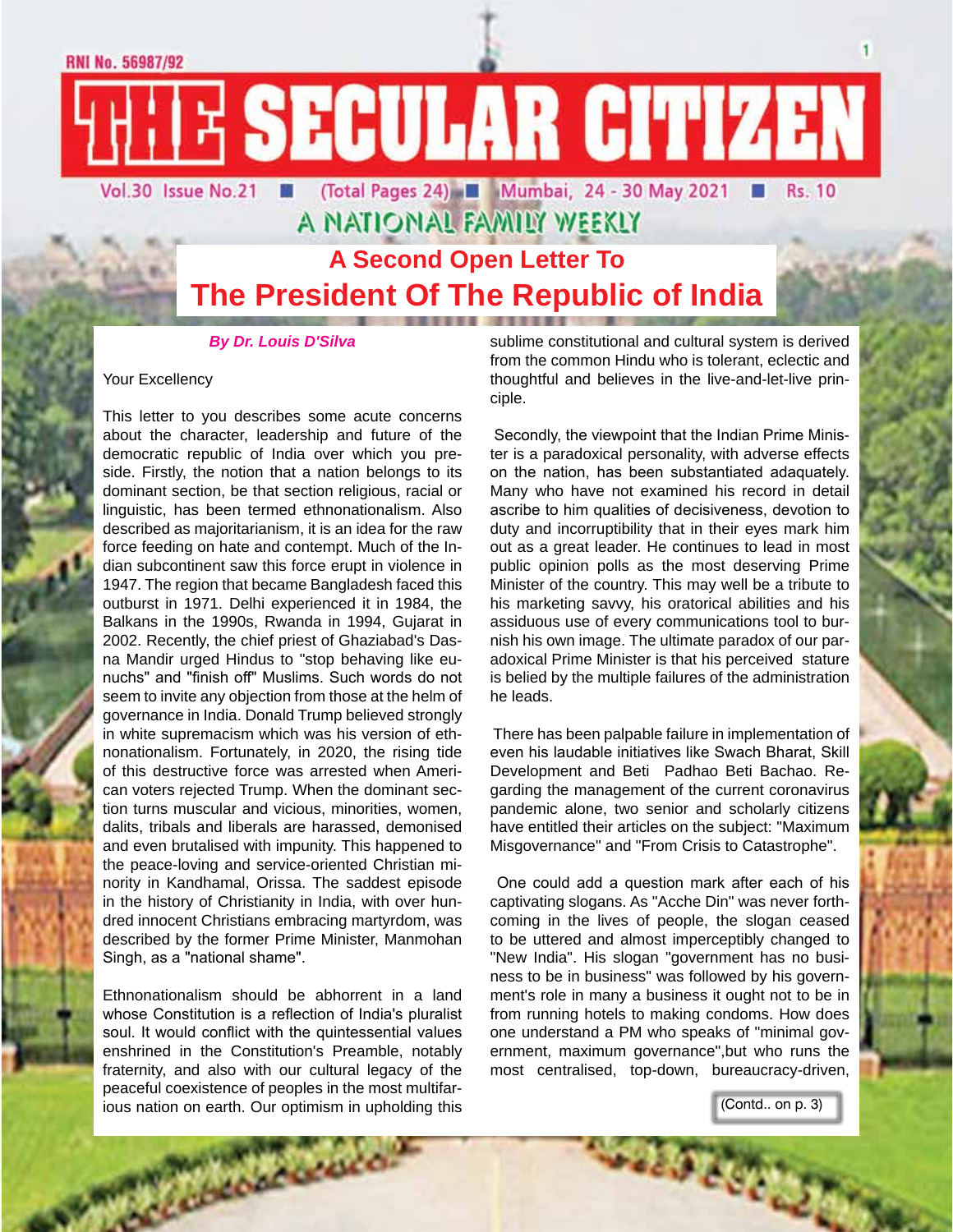## *A Fond Farewell*



### **WILLIAM ALBERT NORONHA**

### **25 June 1936 - 14 May 2021**

*You taught us to live life to the fullest. You were our guiding force. You were full of life, love and enterprise. You were strong till your last day, You were dear to us all. Your intelligence and business acumen was par excellence. You are and always will be a loving husband, father and grandfather. In our memories and stories, you will forever live on.*



**Wife:** Lena Noronha **Children :** Anita / Vivek, Vinod / Blossom, Sharon / Donald, Vivek / Lina. **Grandchildren :** Varun, Alisha, Sonia, Suraj, Viren, Vineet, Megha & Lisha.

All Employees and Team Members

**Founding Chairman :** Southern Metals & Alloys Pvt. Ltd. Supreme Enterprises WAN Enterprises



2 **THE SECULAR CITIZEN 24-30 May 2021**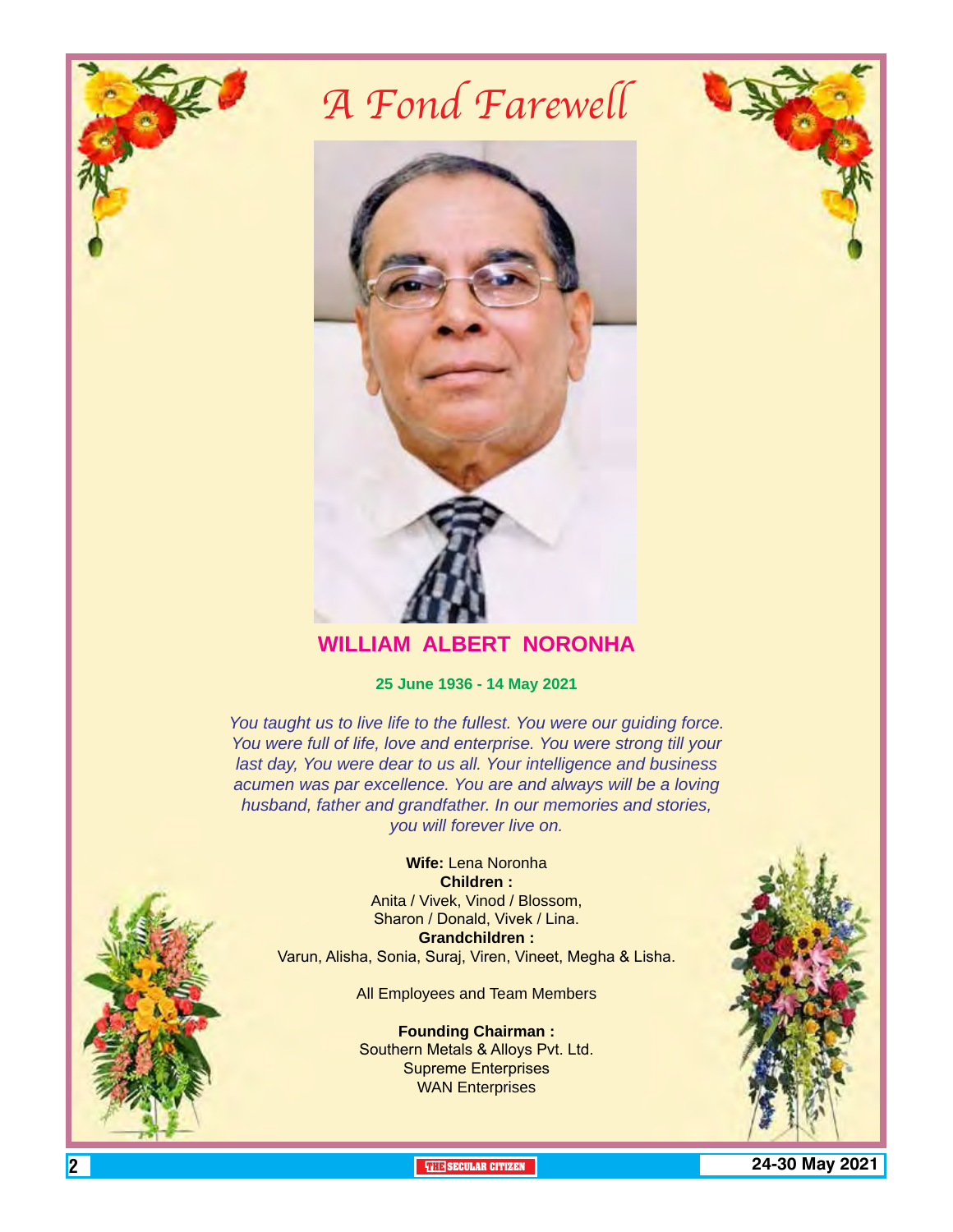| <b>THE SECULAR CITIZEN</b>                                                                                                |                                                                    | <b>Advertisement. Tariff</b><br>Over all size 21.5 cms x 27cms ● Print area 18 cms x 25.5 cms                                                                   |                                                                                                         |            |                  |
|---------------------------------------------------------------------------------------------------------------------------|--------------------------------------------------------------------|-----------------------------------------------------------------------------------------------------------------------------------------------------------------|---------------------------------------------------------------------------------------------------------|------------|------------------|
| A NATIONAL FAMILY WEEKLY                                                                                                  |                                                                    |                                                                                                                                                                 | Full pg. back Colour (19 cms x 24 cms)<br>Center spread colour(39 cms x 23.5 cms                        | Rs.<br>Rs. | 18.000<br>18.000 |
| Vol.30 Issue No.21 May 24-30, 2021 Rs.10/-                                                                                |                                                                    |                                                                                                                                                                 | Full pg. inside Cover colour(18 cms x 24 cms)                                                           | Rs.        | 12,000           |
| 99, Perin Nariman Street, Fort, Mumbai - 400 001.<br>Mobile: +91 9820485389 / 9820473103                                  |                                                                    |                                                                                                                                                                 | Full pg. inner colour (18 cms x 24 cms)<br>Half pg. Colour (18 cms x 12 cms)                            | Rs.<br>Rs. | 10,000<br>6,000  |
| E-mail: secular@sezariworld.com / seculardivo@gmail.com<br>Website: www.sezariworld.com<br><b>Editor: LAWRENCE COELHO</b> |                                                                    |                                                                                                                                                                 | Full page B/W (18 cms x 24 cms)<br>Half page B/W (18 cms x 12 cms)                                      |            | 7,000<br>5,000   |
|                                                                                                                           |                                                                    |                                                                                                                                                                 | <b>Small Size Ads B/W</b>                                                                               |            |                  |
| <b>Subscriptions Rate:</b><br>One year (anywhere in India) Rs. 500<br>Two years (anywhere in India) Rs.1000               | <b>E-paper Edition</b><br>sent anywhere in the<br>world (by email) |                                                                                                                                                                 | 12 x 12cms Rs. 2400 • 6 x 24cms Rs. 2400<br>18 x 6cms Rs. 1800 • 6 x 12cms Rs. 1200<br>6 x 6cms Rs. 700 |            |                  |
| Five years (anywhere in India) Rs. 2000                                                                                   | One year                                                           | <b>Matrimonial Classifieds:</b><br>• Rs. 500 per insertion (for 35 words) (includes box no.)<br>• Rs. 3000 for 12 insertions. (1 year The Secular Citizen FREE) |                                                                                                         |            |                  |
| One year (outside India) Rs. 3500                                                                                         | Rs. 600 or US \$15                                                 |                                                                                                                                                                 |                                                                                                         |            |                  |
| Digital copy of <mark>THE SECULAR CITIMAN</mark> now available through WhatsApp / Email for subscribers                   |                                                                    |                                                                                                                                                                 |                                                                                                         |            |                  |

**worldover.** Send in your request to : **+91 - 9820485389 or secular@sezariworld.com**

Our bank account details for Fund Transfer : Account Name: The Secular Citizen, Current Account No. 03552000006744, Bank: HDFC Bank, Branch : CST - Mumbai VT, ISFC code: HDFC0000355

(Contd.. from p. 1)

personality-cult dominated central government since Indira Gandhi's Emergency Rule?. How can the slogan "sabka saath, sabka vikas, sabka vishwas" be reconciled by India's minorities daily made to feel unwelcome by an aggressive majoritarian discourse or, more specifically, by the Citizenship Amendment Act, so blatantly, discriminatory? Other actions of the Prime Minister have also left the citizenry perplexed. He kissed the floor at the entrance to Parliament with Parliament during his premiership, ramming through legislation and barely functioning as a forum for genuine debate and accountability. Also he constructed the

world's tallest statue in reverence to Sardar Vallabhai Patel and later calmly agrees that his own name should replace that of Patel for the most prestigious and largest cricket stadium in the world.

 Thirdly, there are some very troubling issues about our democracy. One is extremely pained at the plight of a section of our people. Since the ascent of the present ruling dispensation, hundreds of our own fellow-citizens have been killed in anti-minority and anti-Dalit acts of violence while hundreds of others have been injured, stripped,

beaten and humiliated. Particularly reprehensible are mob-lynchings and hate attacks often videotaped by the perpetrators who were confident that they would not be punished. Similarly, in our polity today, sir, courageous critics can be physically eliminated with their killers, even after years, not identified and punished. Three names of those who fit this description will be remembered by many--Narendra Dhabolkar, Govind Pansare and Gauri Lankesh. Why have the numbers of those called anti-national and charged with sedition risen exporentially? The frail 84-year old Jesuit priest and tribal rights activist, Fr. Stan Swamy, suffering from Parkinsons and other ailments, is jailed. After spending long years helping those on the lowest rungs of Indian society, he is being investigated for sedition or conspiring to overthrow the Indian state. One of those heroically assisting him is Arun Ferreira who spent several years in jail and described his harrowing experiences, including torture, in his book "Colours of the Cage". He was released from jail after being declared innocent and incarcerated once again. However, even in times of darkness, Indian democracy has shown glimmerings of hope. Throughout the country, people fought hate with an alternate discourse of solidarity and

the national anthem and the Constitution as the icons of the humanist and inclusive pluralism they were determined to defend.

 Last, but certainly not the least, Your Excellency, is the question critical: Whither India? Prof. Suhas Palshikar, Chief Editor of "Studies in Indian Politics" tells us, without mincing words, what we are currently witnessing: "Government sends out a chilling message: power and people are clearly separated. The present dispensation always had the trappings of removing the democratic garb. Barricading cities and blocking internet symbolically represent a barricaded and truncated democracy that the regime expects to shape. India is now witnessing a much more serious moment when democracy seamlessly slips into authoritarianism"

 Competent bodies have already described India as "partly free" and an "elected autocracy". The goal of the ruling party is to establish one-party rule, a swanky over-sized and rubber-stamping Parliament, a compliant judiciary, an officially-sponsored media, obedient and self-serving corporates and a complacent and subservient people who will be happy

(Contd.. on p. 9)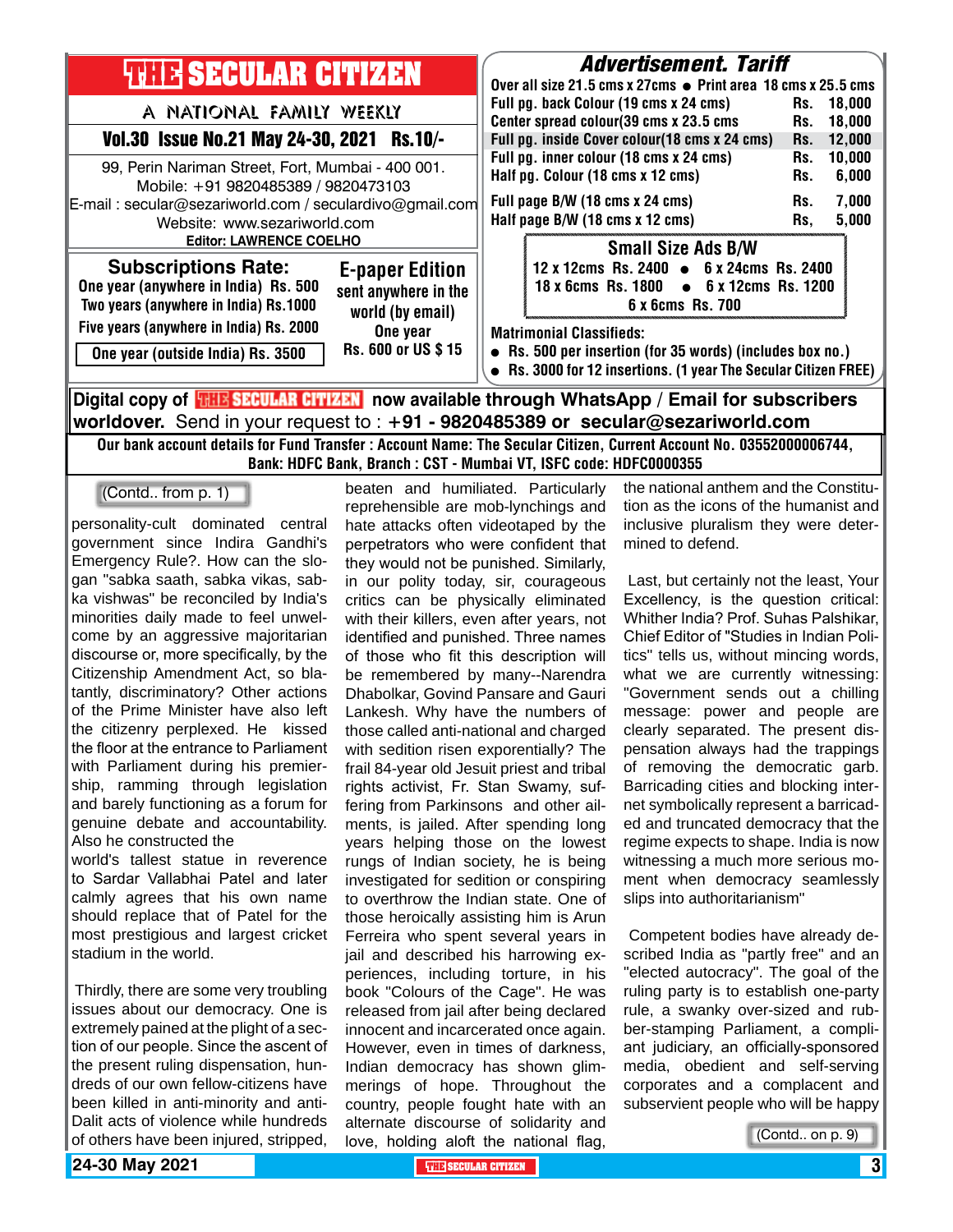## **Prophetism Of Social Communications Media In The Modern Age**

eading journalists of every hue,<br>
including Christian, have been<br>
amazingly forthcoming in their<br>
writings published in reputed periodiincluding Christian, have been amazingly forthcoming in their cals castigating the government over various highly sensitive points in terms of governance vis-à-vis the ongoing COVID-19 debacle, the downslide of the economy, falling unemployment and rising poverty in the country, the clampdown on freedom of speech and religion, and a lot else. That quite a few of such brave souls have been either imprisoned on flimsy grounds or killed outright is not merely a matter of concern for all right-thinking people but also **a challenge to journalists in both the print and electronic media to give flesh to journalistic forthrightness collectively.** 

### *Media - Conscience of the nation*

On a hilarious note it may be observed that the tables seem to have of late been turned by periodicals on news portals, the latter now publishing in its columns what has already appeared in print in the former

rather than the other way round! Be that as it may, **the time has obviously come for news portals as well as competent writers, conscientious speakers and other intellectuals of calibre from the field of journalism, law, science, religion and culture, to come together specifically for the purpose of having an end put to all divisive tendencies prevalent at any given point of time in the country.** It is clear that the present dispensation doesn't respect the rule of law and cares two hoots about the Constitution to the extent of disturbing the peace by way of destroying order and orderliness.

#### *The Fourth Estate – a Prophetic calling*

The Holy Bible cites significant examples of prophets admonishing rulers

into submission to God's plans for His people. We have Samuel instructing Saul on God's behalf to completely destroy Amalek along with all his men and women and livestock for having stood in the way of the Israelites leaving Egypt. Reprimanded sternly for not having obeyed the Lord's command in full, Saul acknowledges his sin and seeks forgiveness (cfr 1 Sam 15). King David, reproached by the Prophet Nathan for his licentious deed of taking the beautiful Bathsheba for his wife after having got her husband, Uriah the Hittite, slain, promptly repented (cfr 2 Sam 11 & 12).

Given the situation, if India is to hold together she needs to tide over the

of prophets anymore. And yet, the writing is clear on the wall. The role of the Fourth Estate, i.e. the media, is fast emerging as that of prophets anew! **Equipped with the potential to awaken the consciences of those in power to the futility of misusing the mandate of governance earned from the electorate, they play their prophetic role by way of making them listen to the voice of the same electorate. It is precisely in a situation where what is happening around us makes our heads reel in disgust that the prophets of today need to boldly take their prophecies, teachings, counsel and warnings directly into the corridors of power or the courts of law in a bid to change the scenario for the better.** And that's where persons

madness of religion being used to divert people's attention from the non-functionality of the government in tackling the mayhem caused by CO-VID-19 which the powersthat-be are clearly unable to handle sensibly other than by resorting to lies and subterfuge. In today's times, howby Ladislaus

ever, we don't hear or speak Louis D'Souza

of prominence in public life come in individuals of the stature of Archbishop Emeritus Thomas Menamparampil, Jesuit activist Cedric Prakash, fearless editor Capuchin Friar Suresh Mathew, MI portalist Salesian C.M. Paul, genial, unassuming publisher Lawrence Coelho, prolific Pauline journalist-nun Lissy M, noted columnist A.J. Phillip, not forgetting the likes of the outspoken Ram Puniyani, Arundhati Roy and Shashi Tharoor, logical thinker Shweta Kothari, renowned idealist John Dayal, gutsy writer Chhotebhai, bade-bhai et al whose arguments and activities have never failed to make an impact. Would that such large-hearted, clearheaded individuals cobbled up such a forum without delay!

#### *Christian Communications showing the way…*

In his message for the 55th World Communications Day, 16 May 2021, the Feast of the Ascension of Jesus, Pope Francis states: "We think of how much empty rhetoric abounds, even in our time, in all areas of public life, in business as well as politics. This or that one "speaks an infinite deal of nothing... His reasons are as two grains of wheat hid in two bushels of chaff: you shall seek all day ere you find them, and when you have them, they are not worth the search" [William Shakespeare, *The Merchant of Venice,* Act 1, Scene 1]. The blistering words of the English playwright also apply to us as Christian communicators. The Good News of the Gospel spread throughout the world as a result of person-to-person, heartto-heart encounters with men and women who accepted the invitation to "come and see", and were struck by the "surplus" of humanity that shone through the gaze, the speech and the gestures of those who bore witness to Jesus Christ." Pope Francis adds: "The disciples not only listened to his



<sup>(</sup>Contd.. on p. 15)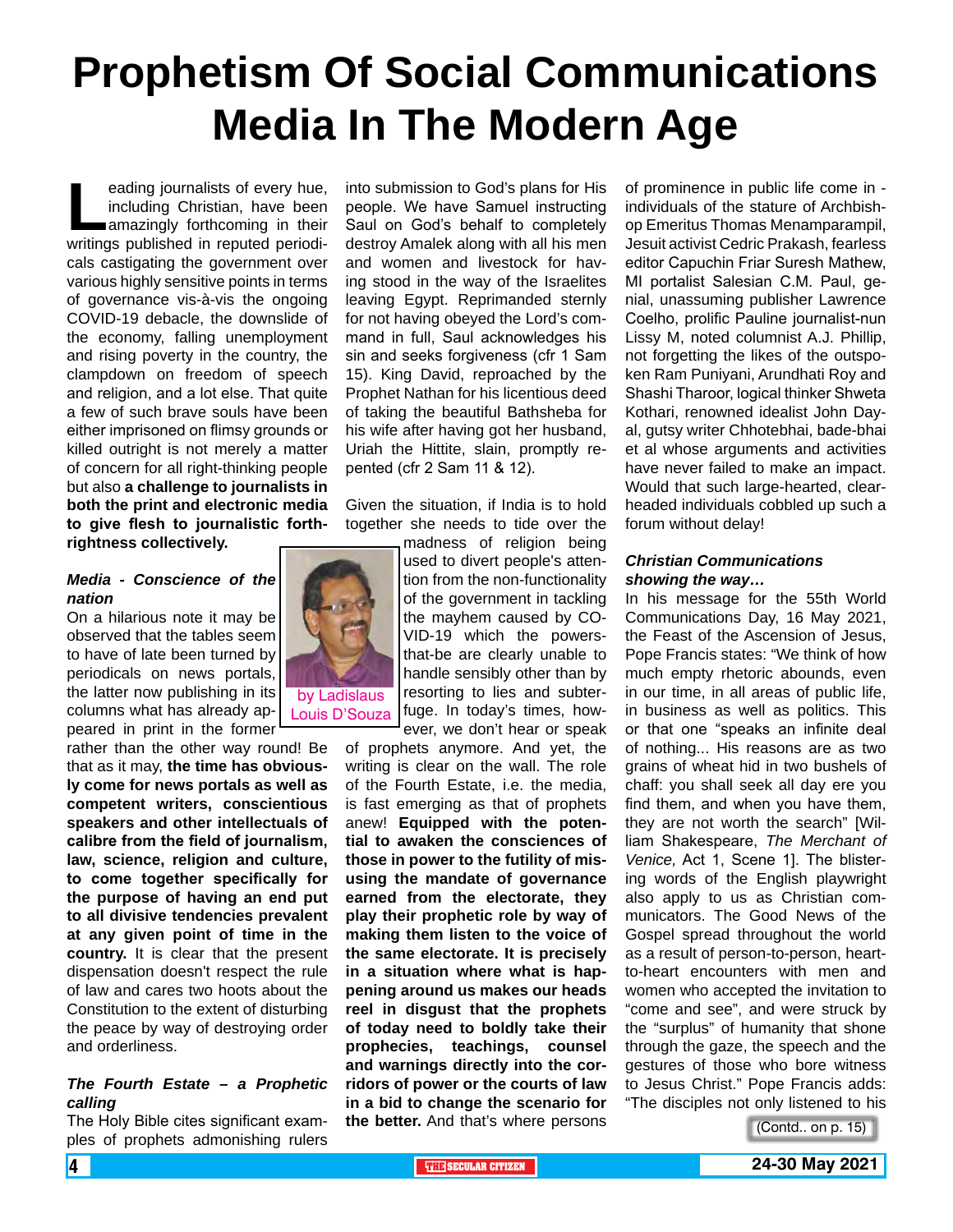

### **St. Damien of Molokai**

Ref your issue 10-16 May 2021. I was pleasantly surprised to see an article on Damien of Molokai By Fr.F.M.Britto. The first pieceI read on Damien written in the 1940's is still with me .It was published in a Times of India

 publication in the mid 1950, and I got it in the old books market. I am preserving it even though it is in tatters. It gives a lot of information on FrDamien as he was then popularly known.Justice was done late to Damien..Finally he was admitted to the Roster of Saints by Benedict XVI.

I am not going to repeat what can be read in any book on St∏amien. He made the supreme sacrifice for wretched lepers of Molokai.Once you entered the island of Molokai you were never to return in Damien's time.The day he knew of his being afflicted by the disease is dramatically described in The Times of India (Press article of 1940s.)Leprosy (some times referred to as Hansen's Disease).was a deadly disfiguring disease which led to a slow and painful death.Today things are different.

I have read For.Fr.Britto,s last paragraph giving M.K.Gandhis,comment on The Catholic Church's social campaigns in India.He says it is worthwhile to look for the source of such heroism. Rather I would ask our admirers to find out What motivates our religious to devote their lives to such selflessness which requires immense courage.

> *—Albert C deSouza Bandra West*

### **Shortage of burial space in church**

**24-30 May 2021 THE SECULAR CITIZEN THE SECULAR CITIZEN 5** 

### **cemeteries**

 This is with reference to the article 'Pandemically speaking' by Ladislaus L.D'souza ( Secular Citizen, May 10). The Catholic church in Mumbai has been grappling with the problem of shortage of burial space since the past 20 years or more due to the burgeoning Mumbai population. The problem has now assumed greater significance and worry due to the pandemic and the surge in the number of deaths. This problem would not have arisen had the church heeded the advice of the seniors and switched over to electric cremation long back, which has been proved to be the most economical, most hygienic and quickest way to dispose off the dead. An electric crematorium is also not difficult to set up and does not occupy much space. It is therefore important that an electric crematorium be installed in every church cemetery, if the church hopes to solve the problem of burial space shortage. The ashes can then be stored in a receptacle kept in the cemetery from where people are free to take the ashes and preserve it at home or even send it to their loved ones abroad. This will also obviate the need of niches. Permanent graves can therefore stay put without disturbing the peace of our loved ones. Secondly, if temporary graves are posing a problem of decomposition of bodies even after 3 years, then is it not better to be cremated and go up in smoke , instead of rotting in pieces and eaten up by maggots. We will undoubtedly resurrect on Judgement day as the church tells us, but in what form , no one knows. So, instead of asking people to surrender their permanent graves to make room for the dead, the church should instead encourage the faithful to go in for electric cremation by setting up an electric crematorium in every cemetery. Western countries have already gone in for cremation in a big way because of the

difficulty of digging up frosted ground. The Catholic church also does not forbid cremation. So what is the problem? *— A. F. Nazareth,*

*Alto Porvorim, Goa* 

### **Transfers of priests**

Transfers of clergy in Goa and Mumbai follow a well charted route. While the transfers in Goa are published in the newspapers , in Mumbai they are published in The Examiner---the official weekly of the archdiocese .

It is a matter of some concern that the Catholic church doesn't have even a semblance of feedback system , which would help the higher ups in taking decisions such as putting the right person in the right place and promoting of clergy to higher posts. I think the church must make a start by asking clergymento fill a self assessment forms in which among other questions they may be asked the kind of work they would like to do. Peer reports too would help. Priests may assess the performance of their fellow priests , including the parish priest. The laity too should be involved. For a start, parish pastoral council members may be allowed to fill assessment forms of the clergy. Needless to say all these forms should be submitted to the parish priest in sealed envelopes, which may then be forwarded by him to the bishop's office.

These reports will help the higher ups to assess the performance of individual priests.

> *—Prof Robert Castellino, Malad*

### **Be Krishna Not Dronacharya, Mr. Bhagvat!**

Mr. Mohan Bhagwat, when India recorded 3,26,098 COVID-19 cases that took the tally to 2,43,72,907, while 3,890 new fatalities pushed the death toll to 2,66,207, *(According to Union Health Ministry, Sat. 15 May),* you open your mouth on the current situation in the country! Too late! At a lecture series *'Positivity Unlimited'* you said that

(Contd.. on p. 6)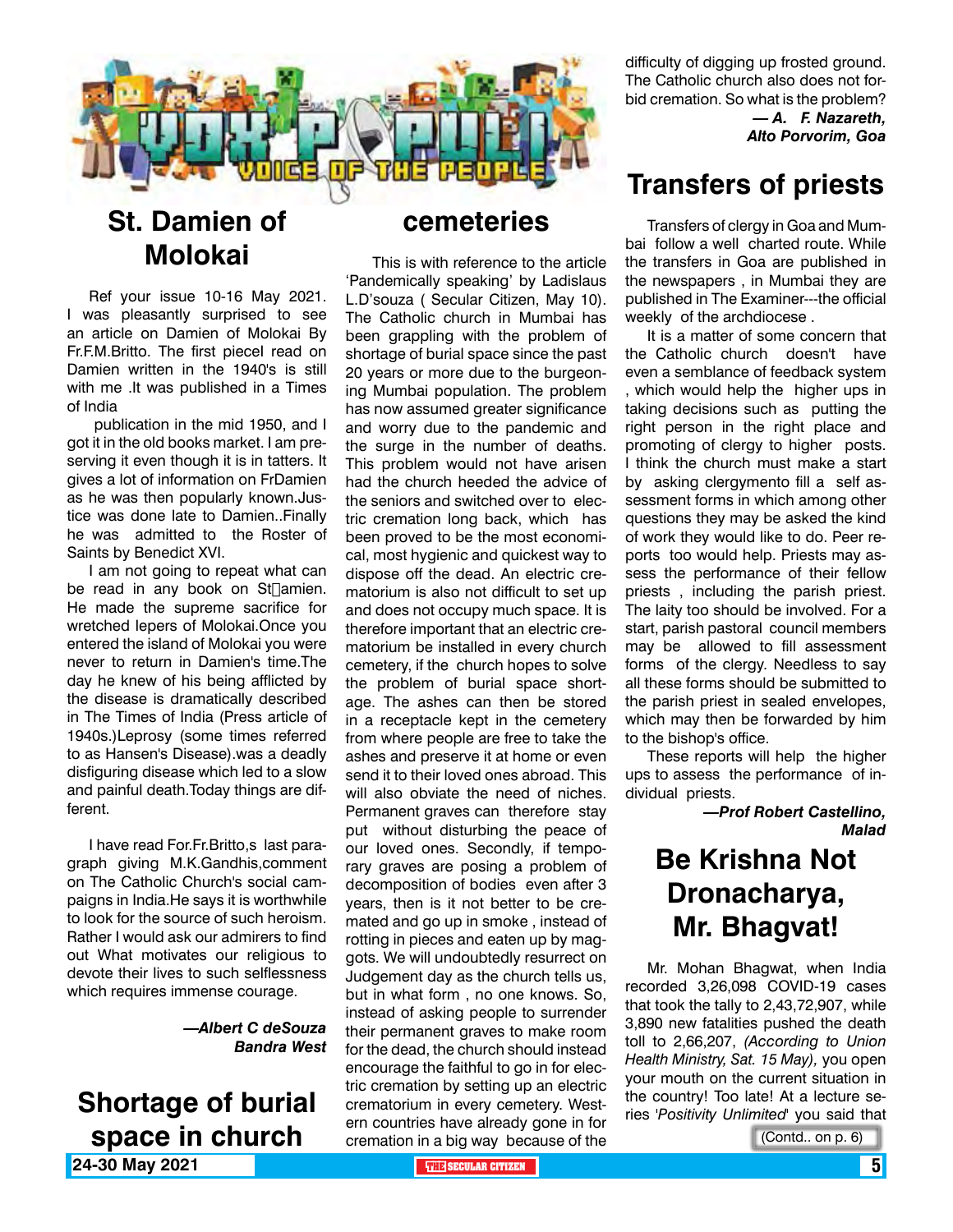this is not an appropriate time to point fingers and all should avoid making irrational remarks!

Are you not trying to shield your Prime Minister Mr. Narendra Modi and his government who in fact has pushed the country into the death trap of the second Covid wave? Newspapers have declared on their front pages to the world that the Modi government has disappeared, लापता! At Least the tragedy of your own RSS comrade Amit Jaiswal should have drawn your attention to the tragic situation in your *'Hastinapur'!* An IT man of the BJP whom the PM even followed on Twitter became a Corona patient. His family sought the help of Modiji but alas! He died without finding a hospital bed in Agra and remdesivir injections!

Mr. Bhagvat, you should have opened your mouth a year ago, warned and corrected the government and saved the *Hindu Rashtra.* Only on 15 May you accuse the government and people of becoming complacent after the first wave. Your warning comes too late! You should have pulled back Modiji from his election campaign in West Bengal and engaged him in the preparation plan against the second wave of Corona! Now there are talks of the third wave. A Dehsbhakt would have expected you to speak about how the RSS plans to combat the third wave on humanitarian level. But you are silent on that point! Your 'sermon' irritates all the more when you cite England's hopeless situation in World War II. A quote was written on the then Prime Minister Winston Churchill's desk which read, *"There is no pessimism in this office. We are not interested in the possibilities of defeat. They don't exist".* You should directly ask Modiji to put this quote in the offices of all the Central Ministers specially the slumbering Health Minister Mr. Harshvardhan! Are you not shielding the BJP?

The ruling party BJP is born of RSS and supported by its cadre. Hence we expect you to be a spiritual father of the present government which is ab-

solutely irresponsible. It is causing *Narsamhar* like the one caused at *Kurukshetra* in the days of *Mahabharat.* The BJP governments in UP and Bihar are killing people without oxygen and throwing corpses into the sacred Ganges! Where is your love for *Gangamata?* Instead of advising us, "... in this situation we can't give up on courage. We need to also have steely resolve", speak these strong words directly to Modiji and his government. Without the frank talk your lecture on *'Positivity Unlimited'* reminded us of the war between *Kauravas* and *Pandavas.* You seem to be playing the role of guru *Dronacharya* on the side of *Kauravas,* fooling us, simple *Pandavas* and supporting the *Manusmruti* rule in *Bharat Varsha!* **(Contd.. from p. 5) Multer Rap on a solutely irresponsible.** It is causing **Murder Rap on** 

> Satyamev Jayate! *—Fr. Michael G. Vasai*

### **Solve Graves Crises!**

Ref Mr. Ladislaus D'Souza's article in the 17-23 April Issue of The Secular Citizen under "Pandemically Speaking" he has touched upon a burning issue of today by explaining the futility of holding on to family graves, embalmed bodies occupying graves permanently as well as the niche issue. I sincerely wish all of us would give deep thought to this issue for doing away with this system.

Also wish to thank Fr. Michael Pinto Parish Priest of Our Lady of Lourdes Church Orlem for his announcement recently on surrender of graves to solve the crisis which is very laudable in a large parish like ours.

> *—Sylvia Godinho Orlem-Malad*

### **'Oxygen' Issue**

Aguair, I must compliment you on highlighting the 'Oxygen' issue at such an appropriate time as this. I think the only entity not running out of Oxygen is the Central government per se. How one wishes someone would pull the plug on the BJP-MODI Regime - and the sooner the better!

*—Ladislaus Louis D'Souza*

# **Election Commission**

The Madras high court recently ruled that the Election Commission of India (ECI) is solely to be blamed for flagrant violation of Covid protocol during the recent poll campaigns, which has led to the ballooning Covid cases in the country. **An interesting observation made by the Madras High Court was that, the poll body officials should probably be booked for "murder charges".** Yes, exactly, holding elections in the midst of the pandemic was nothing short of murder.

This observation should have awakened the ECI & the government to do some soul searching. On the contrary however, this seemed too much for the ECI to digest and they have filed a petition in the Supreme court against the oral observations made by the Madras High Court, that ECI was "singularly responsible for COVID second wave" and that its officers "should probably be booked for murder".

The Supreme Court on its part too, seemed to have rapped the ECI. **"Take it as a bitter pill; in the right spirit",** said the Supreme Court to the Election Commission of India. Well, the truth hurts. And how much more does it hurt the people when they lose their near & dear ones due to non availability of oxygen, ICU beds & other medication?

**In view of the gravity of the situation perhaps, the court should also consider booking the centre on these same charges of murder.** And, not to miss out the Kumbh Mela organisers. It's now time to see the authorities owning up responsibility. It's time for some action!

> *—Melville X. D'Souza Orlem, Malad West.*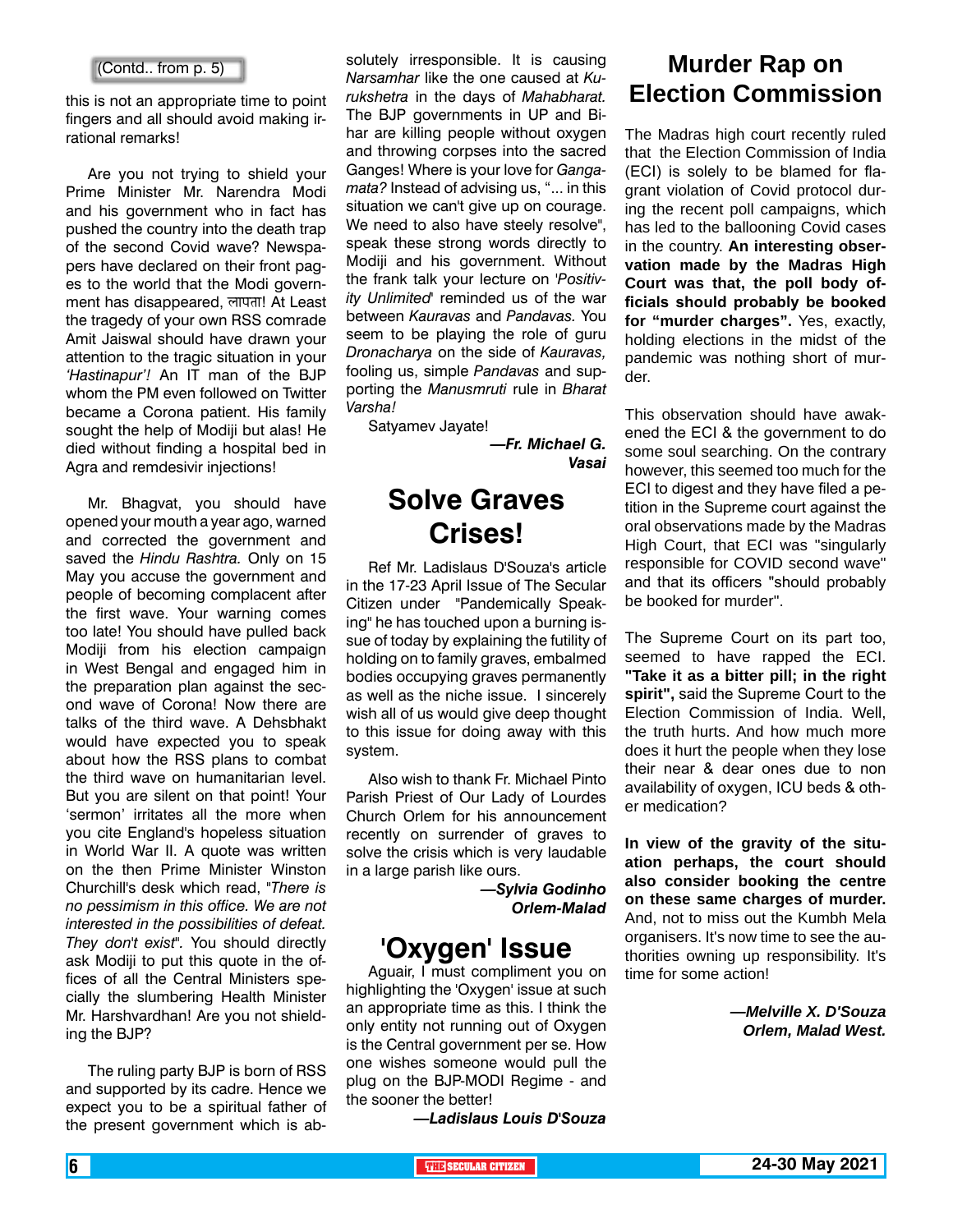# **Does Nature talk back?**

**For the second year in succes-**<br>sion, we are in a Lockdown-<br>style mode on account of the<br>life threatening, rampaging coronavision, we are in a Lockdownstyle mode on account of the life threatening, rampaging coronavirus. The general atmosphere around us, the environment, is one of gloom. Some time at the end of the first wave, we have been discussing what we called the 'new normal'. And now, suddenly we find ourselves in a serious situation where the second wave of this pandemic has suddenly changed all that! The results are there for all to see. **One of the biggest negative effects the Covid has had upon man is that he is now stressed out completely.** The first wave had broken his back. There has been large scale

closure of businesses resulting in loss of employment. Salaries have been cut down, several companies have downsized in order to survive. This has led to an employee's inability to pay housing loan installments & other statutory payments, in short, his household budget has

gone for a toss! **The second wave has thrown man completely off balance.**

A disturbing feature of the second wave of this dreaded virus is that people are falling dead on account of shortage of oxygen supply or no ventilators available; ventilators as you know, pump oxygen-rich air into your lungs. It also helps you breathe out carbon dioxide, a harmful waste gas your body needs to get rid of.

Why am I talking about human lives being lost on account of lack of oxygen? What is this oxygen we are talking about? As is commonly known, plants absorb all the pollution, the gases released by us, carbon dioxide, etc., during the day and give out oxygen to enable us to breathe. But here we see a scenario where human lives are lost due to lack of oxygen. Oxygen is freely available in the air and yet, we are being made to breathe through a ventilator and pay for it.

Well, coming back to the present situation in our country. What is all this loss of lives leading to? What is this loss is employment, livelihood leading to? What are all these movement restrictions leading to?........ *Stress! Isn't stress known to be one of those silent killers - the #1 proxy killer?* Surely, we must have across incidents where people have passed away on account of stress. It is real and a very sad situation. So, how do we tackle this silent killer? What are the options available? Visiting counsellors, psy-

chiatrists, speaking with some learned people in society, etc. Yes, all this perhaps helps, although sessions with professionals may be boring at times. Prayer, of course. Is there another practical option available?

**Well, how about turning to Nature?** Can we speak with Nature - doesn't that sound a bit weird? Perhaps yes. Speaking to Nature - you must be out of your mind. This could be the general reaction of the public. There was a message recently doing the rounds on WhatsApp, which goes something like, *'Talk to Nature, and if Nature talks back, visit a psychiatrist'.* How do you look at it, as a cryptic comment or sarcastic? I for one, thought, perhaps there is some sense in that message. If one reads the message carefully, all it says is, try turning to Nature as an alternative. **Of course, Nature may not talk to you after all, literally, but what's the harm if you find some solace in Nature?** Never mind the reaction of people, never mind what they would think of you - they may term you a mental case. Why should that bother you? Talking to Nature of course, can do you no harm, even if it doesn't seem to do you any good. You would not be disappointed for sure!

There is another WhatsApp video which talks of what is called, *"Forest Therapy"* which involves strolling through the forest barefoot on the leaves, wrapping one's arms around a tree, breathing in its scent, and feeling it's presence. It promises one an amazing experience. Well, that's Nature - **you Love Nature and Nature will Love you back!**

**One last point** - does Nature talk back? Of course it does! **Nature talks back in the form of Heavy, torrential rains, cloud bursts, cyclonic storms, landslides, earthquakes, etc. Nature talks back in the form of high waves, floods, rainstorm, tsunamis. Nature has been talking to man in various ways over the past several years, but man seems to have shut his ears to what Nature is trying to tell him! Perhaps, we will continue to shut our eyes & ears to Nature - at our own peril!**

**Please renew your subscription if expired. Mention your subscription no. while sending the renewal amount**



**Contact: Tel.: +91 9820485389**

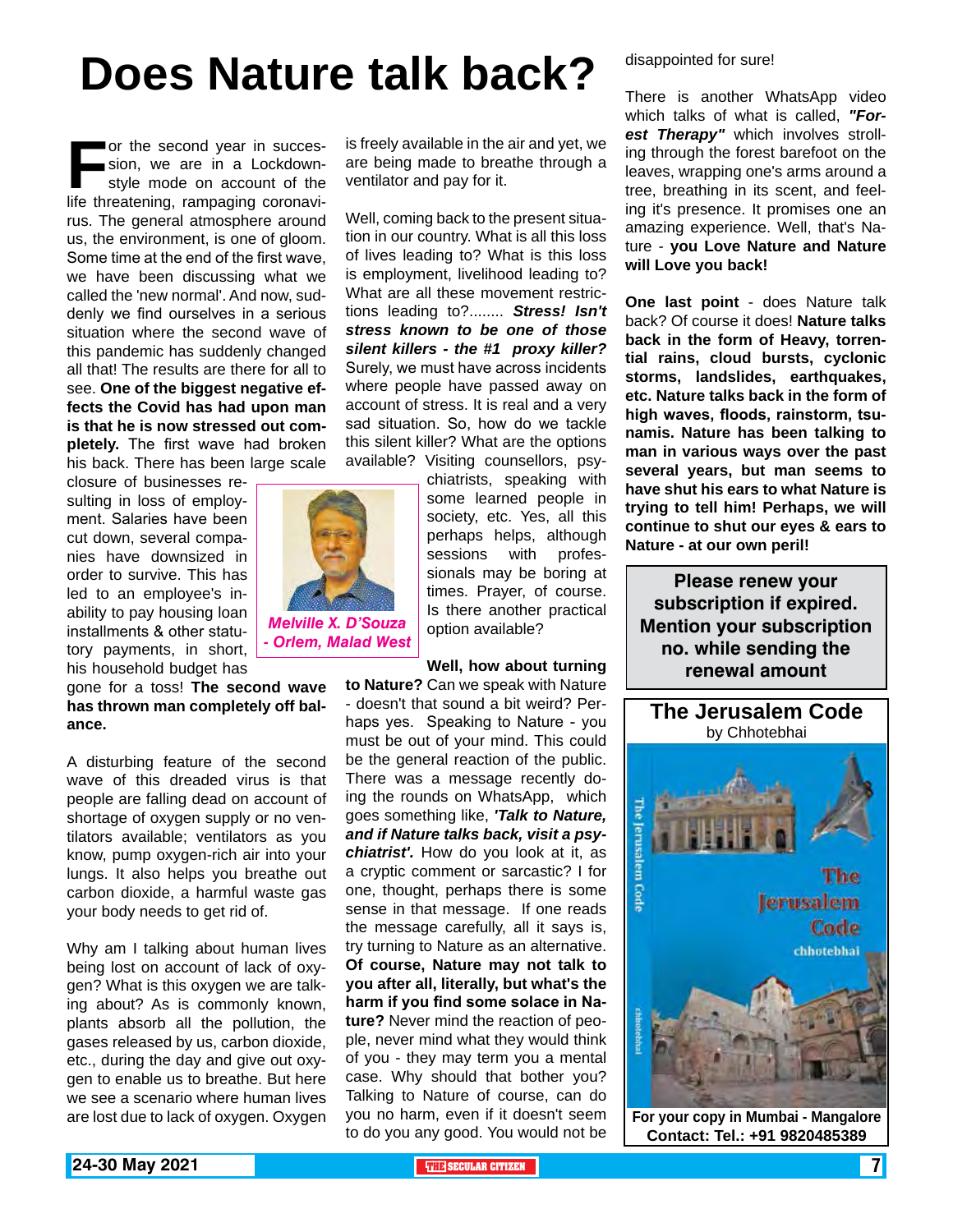## **Positive Approach Need Of The Hour During Pandemic**

espite the darkness and the chaos that currently engulf us, one can say with certainty that this, too, shall pass. Undoubtedly, the chaos that currently engulf us, one can say with certainty that this, too, shall pass. Undoubtedly, the cost has been tragically unconscionable, and nothing could have prepared us for the trauma and heartbreak that confronts us on a daily basis. The fact is that we had expected to be overwhelmed by the pandemic's impact during the first wave, given the state of our health infrastructure and the Government's apathy. Especially, since the latter's complete focus was on Donald Trump's visit, the opposi-

tion to the Citizen's Amendment Act and the Delhi riots. For reasons that we still do not fully understand, that did not happen and we got away lightly, believing for some reason that our generally poor standard of hy-

giene and prevalence of dis-*Jayanthy Subramaniam* ease had made us immune to the virus.

Clearly a combination of inverse snobbery, arrogance and complacency gripped us, allowing us to forsake common sense and ignore basic science in an effort to quickly regain our prepandemic lives. Suffice it to say, the handling of the first wave by those mandated to do so was apathetic in the initial stages and panicstricken subsequently, especially after they

Wedding Invitation, Christening, First Holy Communion, Mortuary Cards & Religious Goods Contact:

**David & Company** Rivendell House, 1st Floor, 650, J. S. S. Road, 2nd Dhobitalao Lane, Mumbai 400002 Tel.: 22019010 / 2205 7394 2206 0344 / 22079592

Email:davidprinters@gmail.com www.davidcompany.com

saw it decimate Europe, the US and South America. We locked ourselves in, at a moment's notice, without any consideration for our less fortunate brethren, the daily wage earners, whose livelihoods disappeared overnight. The inability of the State to anticipate the consequences or mitigate their suffering resulted in the largest migration of population seen since Partition. The migrants attempted to get back to the safety of their villages, treks on foot involving thousands of kilometres for some. To compound their misery, the Centre as well as most State Governments responded,

> as the Governments here invariably do, with inherent savagery, totally bereft of empathy or compassion. As a result, thousands died by the wayside.

The Government was seemingly unaware that even in the tragedy that was Partition, the fledgling Government of the time utilised the military to establish the Military Evacuation Organisation to coordinate the movement of all refugees and helped them reach their destinations in relative safety. In complete contrast, despite the grave nature of the threat confronting the Government, the military remained a mere bystander, utilised for such "critical" tasks as serenading hospital staff and other frontline workers by showering hospitals and police memorials with flowers from helicopters!

Even now, there are allegations that the military has been used to establish field hospitals in the constituencies of a few VIP politicians. Clearly, in hindsight, it was not our systems and processes in place to deal with just such a contingency that were found wanting, as Kerala showed us, but the lackadaisical approach of most Ministers and bureaucrats whose responsibility it was to ensure their implementation. They, in their wisdom, or rather the lack of it, treated the NDMA's detailed guidelines and SOPs with contempt, leaving it to their minions to handle the problems.

Inherent arrogance and a belief that we had put the pandemic behind us ensured that the Government took its eyes off the ball, even going so far as to ignore advice, received in early March from its own advisory group, on the likelihood of a second wave impacting us with even more ferocity. As a result, it didn't bother to make up for the infrastructural and procedural deficiencies observed earlier but, worse, refused to hold accountable for acts of omission and commission those responsible for the lapses and delays that led to unnecessary and avoidable deaths of thousands.

In short, it was a Government more focused on garnering power and prestige than ensuring the well-being of its citizens. An uncaring civil society, a divided and defunct Opposition spearheaded by a party in the death throes and a pro-Government media preferred to remain silent on these issues. By doing so, we enabled them to cover up their misdeeds and perpetuate false narratives and bold- faced lies. We may have excellent reasons for not venturing outside his bio-bubble as in IPL matches in selected centres.

Interestingly, such an absence in a war zone on the part of a military leader would result in his immediate removal from command, probably on grounds of incompetence, if not sheer cowardice. Whatever the spin this Government may attempt to push has been completely shorn off all the gloss and charisma promised and predicted earlier.

The question that arises is that we will do the right thing and fall upon the sword. One way or the other, we will know the answer soon. But let us be totally clear that the country suffered a lot forever. We need an able leadership and a vibrant opposition to lead us at the peaking time of pandemic.

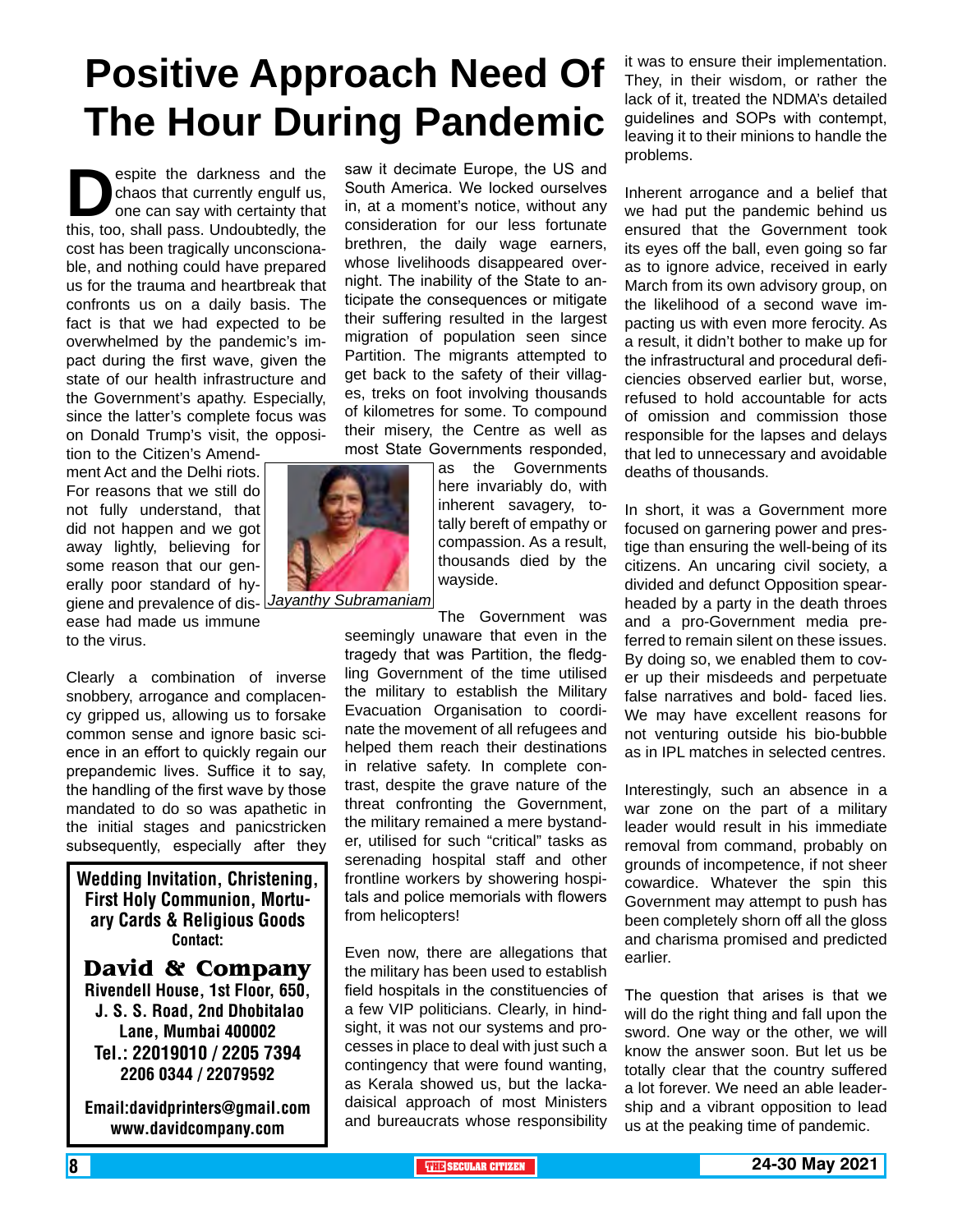## **Benediction Of The Most Holy Rosary**

If there's a person who feels a warm<br>glow inside his heart when praying<br>the Rosary, it's a Roman Catho-<br>lic. Probably the most wonderful and f there's a person who feels a warm glow inside his heart when praying the Rosary, it's a Roman Cathopowerful gift from Our Lady makes the Rosary "an effective spiritual weapon against the evils afflicting society."

Among Roman Catholics the practice of praying the Rosary embraces the faith with encouragement and hope automatically. The sacred beads download a sequence of images in the life, miracles, death, resurrection and the ascension of Jesus Christ, helping devout souls to maintain a better understanding of the Joyful, Luminous,

Sorrowful and Glorious mysteries. The Rosary is a holy devotion.

St. Louis DeMontfort in his book, The Secret of the Rosary; writes: "The Rosary is a priceless treasure which is inspired by God." Abundant

grace is obtained in this holy practice, God's blessed Mother had appeared to Saint Dominic urging him to talk about the Rosary, which Our Lady referred to as her "Angelic Psalter."

The remarkable history of the Rosary had originated in early recorded Christian practice. The people of God would recite the "150 psalms from the Bible… as a way of prayer", says F.M.K. Paul, ssp. In his book, The Holy Rosary; Some of the faithful would recite the Our Father 150 times, using beads to count the prayers.

For Roman Catholics the Rosary is a beautiful daily practice and a way of spiritual life. Devotees of Our Holy Mother believe and profess with confidence the timeless freshness in this prayer, an instrument of victory at times of war, for sinners to repent and to convert lost souls. The perseverance in its recitation work miracles.

### **MONTH OF MARY**

The Rosary is a mystical blessing from Almighty God and His mother. Our Lady of Fatima said, "We must pray the Rosary in our homes. We must make each bead a prayer and a sacrifice. The Crucifix is our hope and strength.

The origin of the name Rosary came from the flower, Rose. The Dominicans it must be noted were the first to promote the rosary in the thirteenth century. St. Dominic, a monk, received the Angelic Salutation from the Mother of God in the form we use it today as a prayer. Saint Dominic became a powerful preacher of the Rosary and tried

> to kindle a love of devotion in the hearts of his listeners.

Our Lady appeared to the saint and instructed him to urge people to say 'my Rosary, and in this way your words will bear fruits for souls." (Book of Miracles of

the Holy Rosary) in Italian. For Catholic people who practice this devotion much piety and fervor follows.

Many religious associations were dedicated to the Rosary. In the passage of the years the faithful have neglected "to pray" this gift from God and the rage of sin and violence have brought much destruction across the face of the earth.

On October 16, 2002, the Holy Father Pope Paul II issued a missive titled Rosarium Virgins Marae (The Rosary of the Virgin Mary). In his apostolic letter, the pope added five "Mysteries of Light" to the present fifteen mysteries (to be prayed on Thursdays).

The liturgical feasts dedicated to the Mother of God and Marian prayer, such as the Rosary, an 'epitome of the whole Gospel', express this devotion to the Virgin Mary, (CCC. 2678/514). The most holy rosary is predominantly the most popular of Roman Catholic practices. Please say the Rosary in your quiet moments today.

All true devotees of Our Lady, I feel confident, will enrich the specific desire of Mary to 'say' the Rosary and to lead a life of prayer and faith. St. Louis de Montfort called himself the "Slave of Mary". Let us call ourselves the "Faithful of the Most Holy Rosary".

(Contd.. from p. 3)

with material progress. This kind of India will be no different from China. Similarly, a Hindu Rashtra in India will be equivalent to an Islamic State in Pakistan. Our polity will then have the negative features of both China and Pakistan- our main adversaries. It would be a combination of both left wing and right wing dictatorship. This would be one of the biggest tragedies of modern world history and the biggest tragedy of the world's largest democratic republic. Is this not a cause for grave concern, Mr. President?

## **Thanksgiving**

**May the Sacred Heart of Jesus be Praised Adored, Glorified and Loved today and everyday throughout the world, now and forever.Amen!!**



*Ask St. Clare for three favours two impossible and say nine Hail Mary's and the above prayer for 9 days with a lighted candle and publish on the 9th day your request will be granted no matter how impossible it is*

> **—Felix Pereira, Navi Mumbai**

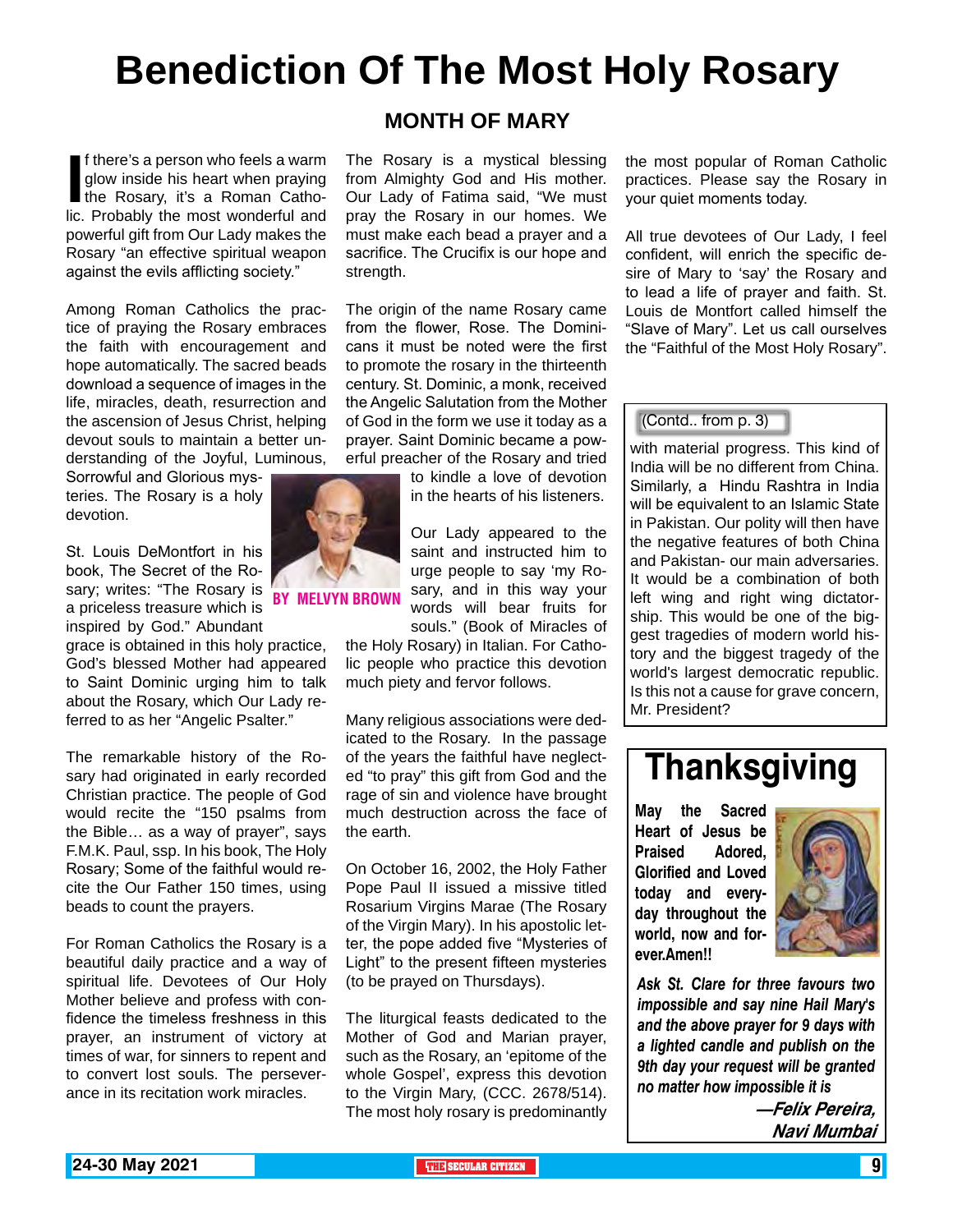

### **After weathering the initial storm, India has once again descended into COVID-19 chaos.**

As the situation across the country continues to be a story of helplessness with humanity pitted against a hideous adversary which has been remorseless in its overwhelming devastation, it lays bare quite a few follies committed by both the government and the public which if consciously attended to in its actual context could have helped reverse the situation.

India is already looking at a future where, if the coronavirus continues to evolve further, the country will not be spared from a third wave of the pandemic which has already swept a few

nations like Canada, France and Italy.

The situation at home is not very encouraging either!

Goa today sits in a very precarious position with the daily spike in cases exposing the state's vulnerability to the unmanage-

able spread of the disease. Reportedly, Goa tops highest COVID-19 positivity rate in the country today.

The state thus went into a unique sort of lockdown – a 'weekend special' detractors called it!

While there is no doubt whatsoever that a strictly enforced total lockdown is the need of the hour in the state to check the escalating COVID cases, but how justified are some of the legislators in demanding that the Pramod Sawant-government extend the present one imposed in its diluted form for another specified period!

From a situation where an unmoved regime was only paying lip service to the idea of carrying out stringent restrictions to curb the malaise of the disease even when the state recorded unprecedented spike in cases, a complete volte-face on its earlier stance on the matter is itself encouraging.

When a lockdown which is being poohpoohed for its insincerity gets the sort of response that has been reported in parts of the state with citizens enforcing a voluntary lockdown by remaining indoors to break the COVID chain, it is an indication of the fact that gradually people are realizing the seriousness of the situation that they are in.

By taking evasive action to protect itself against the potency of the virus, it is as if the public has come to terms with the enormity of the situation.

> With such a scenario in evidence, it is half the battle won for the state which has so far had hardly anything to show for its beleaguered fight against the dreaded microbe.

by Pachu Menon | When, as responsible citizens, people attune them-

selves to the task of safeguarding their own lives, adhering to safety guidelines will be a natural public response.

While it is quite obvious that it is the panic that has set in in the wake of the marauding virus which has elicited such an 'enthusiastic' reaction from the public, it is difficult to understand what exactly refrains people from adopting a more proactive role during such calamities when their own lives are at risk!

Moreover, when it is a question of lives and livelihoods of its people, every government will try to maintain a balance between both while formulating policies during the pandemic.

Even now, the partial lockdown has

been imposed with a view on controlling public movement. But the manner in which it has drawn criticism for its illogicality says a lot for the fault-finding attitude of political leaders and people alike whose empty talk only worsens the situation.

It is said that people with premonitions of an impending threat tend to behave irrationally.

But as is evident in Goa, it is an acute awareness about the ravaging effects of the marauding virus which has brought the public back to its senses.

Seen merely as the government's formal response to the echoing demands for a shutdown in the wake of the spiraling rate of infections witnessed in the state, the weekend essay has however veered off course and manifested itself in a 'phenomenon' never before experienced.

As a severe course of action, the imposition of any sort of lockdown was inviting opposition from various sectors for the harm it would cause them economically and otherwise.

Besides, it was as if people were yet to get over the euphoria of the newfound freedom after the harshness of the first lockdown had severely restricted their fondness for 'social interactions'.

The second wave of COVID is certainly to be ascribed to this slovenly habit of the people for whom, so far, a mood for enjoyment and personal entertainment has preceded any consideration for their safety in the face of the virus scare.

It is this fallacy that the government ought to have addressed in the earlier stages so as to keep the charge of the coronavirus in check.

But amidst the relentless efforts to save the lives and livelihoods of its people, the government has been taking one faulty decision after the other which has led to this overawing situa-

(Contd.. on p. 11)

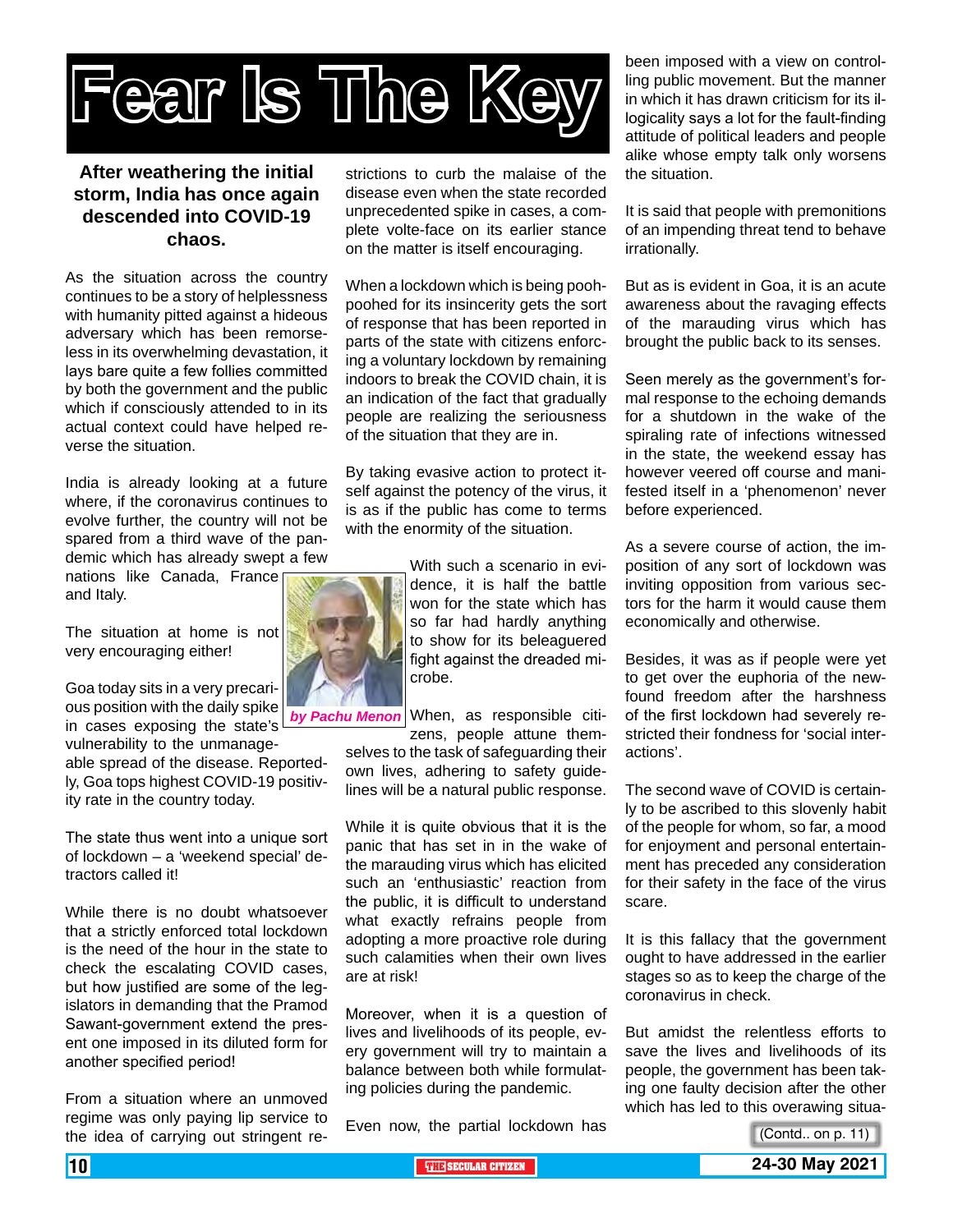### **Good works of Castelino Eye Foundation Jaipur**



Castelino Eye Foundation (Jaipur) with collaboration of Hope Foundation Bangalore distributed Corona-care Mother's meal ration every month to 20 poor mothers Rs. 500 ration per month from 15th August 2020 - July 2021. This month AU Small Finance Bank Ltd., donated 300 Sanitizers and Masks. The Foundation gave it to Missionaries of Charities Homes two Pratapnagar, Sagar. This was possible due to the efforts of Founding President Michael Castellino,

tion. (Contd.. from p. 10)

Very clearly, the COVID second wave is a result of negligence. But who exactly is to be blamed!

At one stage it was the government which stood out as the villain of the piece and was accused of watching on helplessly as the situation turned from one which could be controlled to an irremediable one in the state.

But how gracious enough have the people been in admitting that their irrepressible manners have been equally responsible for the state being pushed to the brink of yet another catastrophe!

Amid a scenario where the scarcity of hospital beds, vaccines, medicines and lifesaving oxygen has compounded the woes for an overburdened healthcare system, it is now for the public to strengthen the hands of the government by willing themselves to stay home and avoid the risk of infection.

With COVID-19 fear gripping the state, more local bodies across Goa have commenced imposing voluntary lockdown in their respective areas.

However, as has been suggested, these local lockdowns reflect fear and lack of confidence in the government's efforts to keep the harmful effects of the virus at bay.

But, need we have waited for so long to understand the urgency of the situation!

# **Matrimonial Proposals**

### **Proposals are invited for**

**Mangalorean RC Bachelor, 31 years belonging to a highly educated and very affluent family with interests in healthcare, agriculture and many other sectors, Tall, Fair, Handsome, Holding Doctorate, managing the family business in Karnataka State. (REF:MM104)**

**40 years Mangalorean bachelor doctor (Ph.D) Ht. 6' Wt. 75 kg Fair., Hadsome. no bad habits. High affluent society well connected. Belongs to highly placed business family in Mumbai (REF:MM103)**

**28 years Mangalorean spinster C.A., Ht. 5'.6" Wt. 49 kg Fair., Beautiful. well cultured. Affluent society. Belongs to established business family in Maharashtra (REF:MM105)**

**28 year Mumbai based Goan Roman Catholic Bachelor, Ht. 5' 10", Wt. 72 kgs, Wheatish Complexion, Edn. B.Com., Profession : a Banker (REF:MM109)**

**Vasai based affluent business family R.C. East Indian Spinster, 33, years Ht. 5' 2", very beautiful and pretty. MS General Surgeon, Doctor by profession. (REF:106)**

**Mumbai based now in Dubai Mangalorean Roman Catholic Spinster, 33 years, Ht. 5' 7", Fair Complexion, Edn. BMS, profession: a Senior Merchandiser (REF:107)**

**Mumbai based Mangalorean Roman Catholic Spinster, 29 years, Ht. 5' 4", Wt. 72 kgs, Wheatish Complexion, Edn. B.Com., C.A., Holding a managerial post. (REF:108)** 

*Those interested in this proposal :*

- **Registered members of Royal Christian Family can** just email us mentioning the respective ref no. and your registered no.
- Non registered Grooms or Brides are requested to upload your profile at our website www.royalchristianfamily.com and contact us on our email: royalchristianfamily@gmail.com mentioning the respective ref no. along with your registered ID.

**24-30 May 2021 THE THE THE THE SECULAR CITIZEN 11 THE SECULAR CITIZEN 11 THE THE THE 11**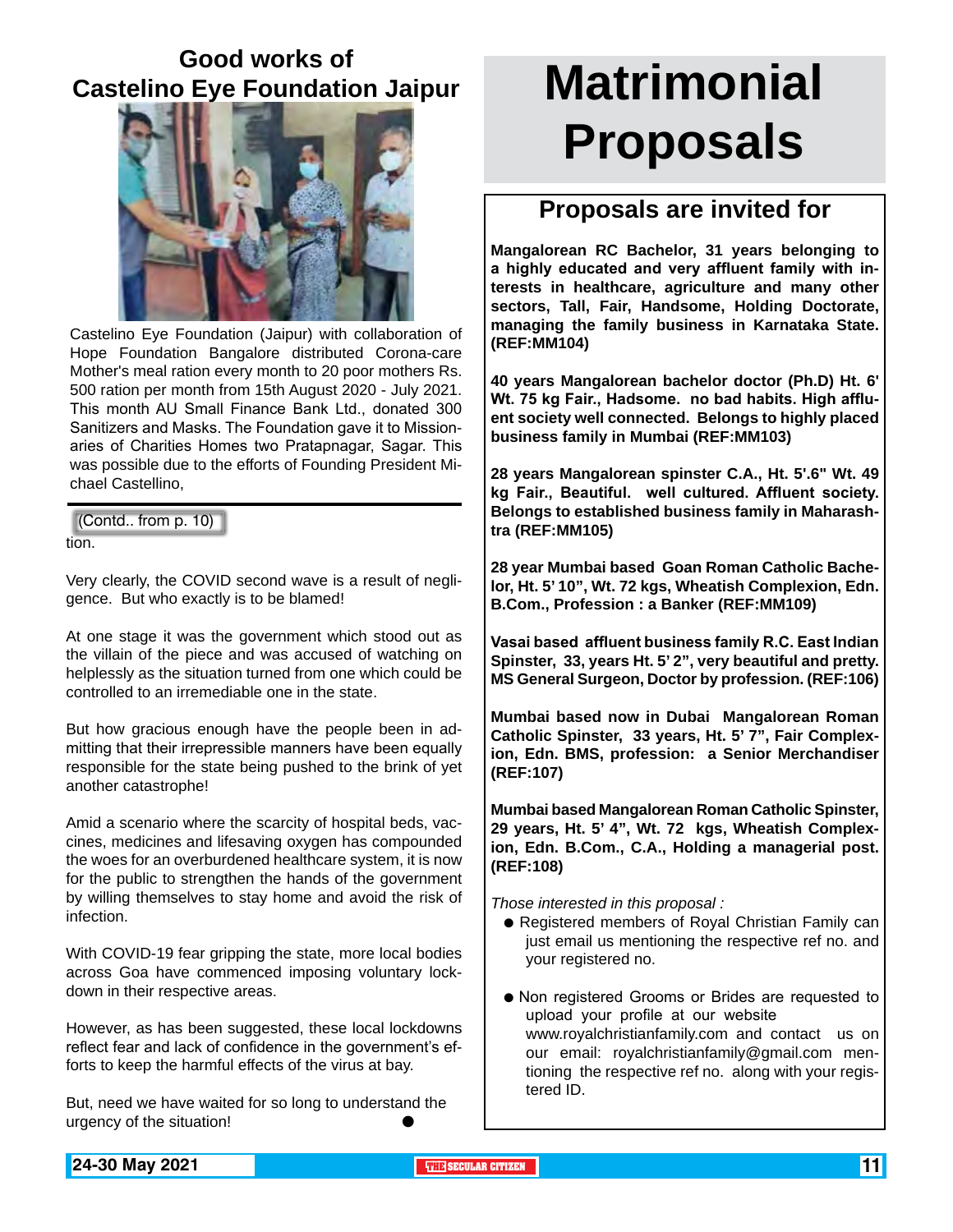Lorenzo Dow, a 19th century evangelist, was on a preaching tour when he came to a small town one cold winter night. At the local general store he saw the town's lawyers gathered around the potbellied stove.

Dow told the men about a recent vision in which he had been given a tour of hell, much like the traveler in Dante's Inferno. One of the lawyers asked what he had seen.

"Very much what I see here," Dow said. "All of the lawyers gathered in the hottest place."

\*\*\*\*\*

A Dublin lawyer died in poverty and many barristers of the city subscribed to a fund for his funeral. The Lord Chief Justice of Orbury was asked to donate a shilling. "Only a shilling?" said the Justice, "Only a shilling to bury an attorney? Here's a guinea; go and bury 20 more of them."

#### \*\*\*\*\*

"How can I ever thank you?" gushed a woman to Clarence Darrow, after he had solved her legal troubles. "My dear woman," Darrow replied, "ever since the Phoenicians invented money there has been only one answer to that question."

\*\*\*\*\*

A lawyer boarded an airplane in New Orleans with a box of frozen crabs and asked a blonde stewardess to take care of them for him.

She took the box and promised to put it in the crew's refrigerator. He advised her that he was holding her personally responsible for them staying frozen, mentioning in a very haughty manner that he was a lawyer, and proceeded to rant at her about what would happen if she let them thaw out.

Needless to say, she was annoyed by his behavior. Shortly before landing in New York, she used the intercom to announce to the entire cabin, "Would the lawyer who gave me the crabs in New Orleans, please raise your hand."



Not one hand went up . . . . so she took them home and ate them. \*\*\*\*\*

Judge Bean and Lawyer Bilgeworth were riding horses. They cam upon an open stretch of country and noticed a hangman's noose dangling from a tree, solemnly waving in the breeze.

"Bilgeworth," said Judge Bean, "if that gallows had its due, where do you suppose you'd be?"

The lawyer looked at the noose. "Riding alone," he said. \*\*\*\*\*

The funeral procession included two hearses and a man walking a dog. Several hundred people followed the man.

Curious, a pedestrian approached the man. "The first hearse carries my ex-wife's lawyer," the man explained. "My dog bit him and he died two days later. The second hearse has a lawyer who opposed me in some business litigation. He met the same fate."

The pedestrian thought for a moment, then asked, "Could I borrow your dog.?"

"Okay be me, but you're going to have to wait your turn like these other people."

\*\*\*\*\* The District Attorney was approaching the Suwanee River when he noticed a sign, "Caribbean Cruise--\$99.00". He stopped and bought a ticket, whereupon the salesman hit him on the head, wrapped him in a rug and threw him in the river.

The Public Defender noticed the same sign. He too bought a ticket, got hit on the head, wrapped in a rug and tossed in the river. The Public Defender awoke and

called out to the State's Attorney, "Do they serve drinks on this cruise?" The District Attorney replied, "They didn't last year!" \*\*\*\*\*

"And God said: 'Let there be Satan, so people don't blame everything on Me. And let there be lawyers, so people don't blame everything on Satan.'"

*- Pete Luchini*

A lawyer was filling out a job application when he came to the question, "Have you ever been arrested?" He answered, "No."

\*\*\*\*\*

The next question, intended for applicants who had answered, "Yes," was "Why?" The lawyer answered it, "Never got caught." \*\*\*\*\*

An elderly patient needed a heart transplant and discussed his options with his doctor. The doctor said, "We have 3 possible donors; the 1st is a young, healthy athlete who died in an automobile accident, the 2nd is a middle-aged businessman who never drank or smoked and who died flying his private jet. The 3rd is an attorney who died after practicing law for 30 years. Which do you want?" "I'll take the lawyer's heart," said the

patient.

After a successful transplant, the doctor asked the patient why he had chosen the donor he did. "It was easy," said the patient, "I wanted a heart that hadn't been used." \*\*\*\*\*

A gang of robbers broke into a lawyer's club by mistake. The old legal lions gave them a fight for their life and their money. The gang was very happy to escape.

"It ain't so bad," one crook noted. "We got \$25 between us."

The boss screamed: "I warned you to stay clear of lawyers! We had \$100 when we broke in!" \*\*\*\*\*

Q: Where can you find a good lawyer? A: In the cemetery

\*\*\*\*\*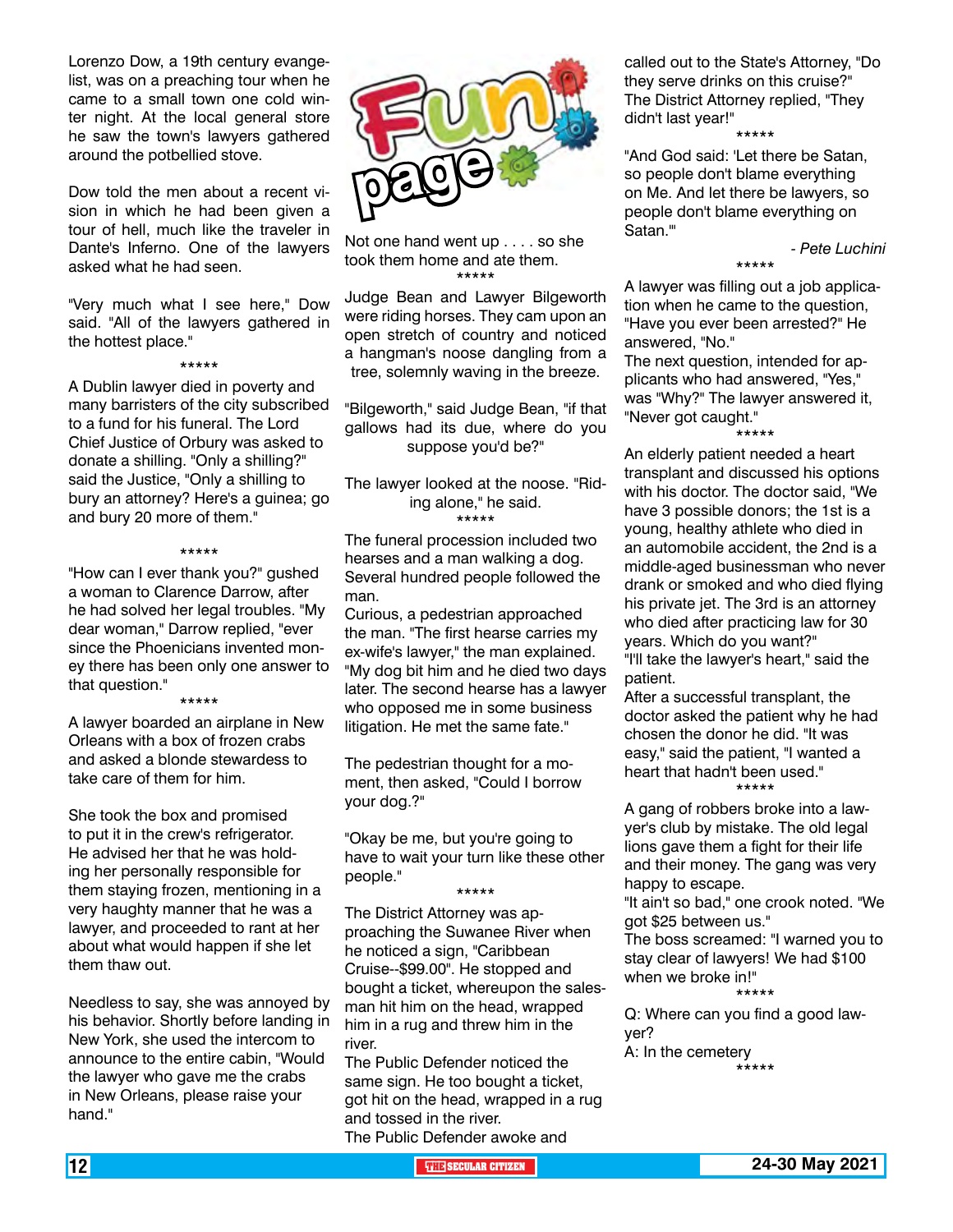## **Filtered Bytes Wellness Notes**

### **A Short History of Medicine:**

2000 B.C. – " Here, eat this root."

1000 B.C. – "That root is heathen, say this prayer."

1850 A.D. – "That prayer is superstitious, drink this potion."

1940 A.D. – "That potion is snake oil, swallow this pill."

1985 A.D. – "That pill is ineffective, take this antibiotic."

2000 A.D. – "That antibiotic doesn't work anymore. Here, eat this root."

2019 A.D. – "That root is ineffective, You need to be vaccinated."

#### **Reflection during the Pandemic Times:**

When 'I' is replaced by 'WE'..

Even 'ILLNESS' becomes 'WELL-NESS.' One Anonymous writer has give alternative commandments for a long and peaceful life: Ten Commandments for a Long and Peaceful Life Thou shalt not worry, for worry is the most unproductive of all human activities.

Thou shalt not be fearful, for most of the things we fear never come to pass. Thou shalt face each problem as it comes. You can handle only one at a time. Thou shalt not cross bridges before you get to them, for no one yet has succeeded in accomplishing this. Thou shalt not take problems to bed with you, for they make very poor bedfellows. Thou shalt not borrow other people's problems. They can take better care of them than you can. Thou shalt be a good listener, for only when you listen do you hear ideas different from your own. It's very hard to learn something new when you're talking. Thou shalt not try to re-live yesterday for good or ill—it is gone. Concentrate

on what is happening in your life today. Thou shalt not become bogged down by frustration, for 50 percent of it is rooted in self-pity and will only interfere with positive actions. Thou shalt count thy blessings, never overlooking the small ones—for a lot of small blessings add up to a big one.

#### **Zen Story on The Holy Man**

Word spread across the countryside about the wise Holy Man who lived in a small house atop the mountain.

A man from the village decided to make the long and difficult journey to visit him. When he arrived at the house, he saw an old servant inside who greeting him at the door. "I would like to see the wise Holy Man," he said to the servant. The servant smiled and led him inside. As they walked through the house, the man from the village looked eagerly around

the house, anticipating his encounter with the Holy Man. Before he knew it, he had been led to the back door and escorted outside. He stopped and turned to the servant, "But I want to see the Holy Man!"

"You already have," said the old man. "Everyone you may meet in life, even if they appear plain and insignificant... see each of them as a wise Holy Man. If you do this, then whatever problem you brought here today will be solved." We the Indians have enriched a rich spiritual traditions from the Satyagrahi Mahatma Gandhi. Here are these ten powerful phrases from The Man himself:

Be the change you wish to see in the world. What you think you become. Where there is love, there is life. Learn as you will live forever. Your health is your true wealth. Have a sense of humor. Your life is your message. Action expresses priorities. Our greatness is being able to remake ourselves. Find yourself in the service of others.

### **Prayer of Padre Pio for the Afflicted and the Suffering Humanity**

In the name of the Father, and of the Son, and of the Holy Spirit. Amen. Heavenly Father, I thank you for loving me. I thank you for sending your Son, Our Lord, Jesus Christ, to the world to save and set me free. I trust in your power and grace that sustain and restore me. Loving Father, touch me now with your healing hands, for I believe that your will is for me to be well in mind, body, soul, and spirit. Cover me with the most precious blood of your Son, our Lord, Jesus Christ from the top of my head to the soles of my feet. Cast anything that should not be in me. Root out any unhealthy and abnormal cells. Open any blocked arteries or veins and rebuild and replenish any damaged areas. Remove all inflammation and cleanse any infection by the power of Jesus' precious blood. Let the fire of your healing love pass through my entire body to heal and make new any diseased areas so that my body will function the way you created it to function. Touch also my mind and my emotion, even the deepest recesses of my heart. Saturate my entire being with your presence, love, joy, and peace and draw me ever closer to you every moment of my life. And Father, fill me with the Holy Spirit and empower me to do your works so that my life will bring glory and honour to your holy name. I ask this in the name of the Lord Jesus Christ. Amen!

### **WHIR SECULAR CITIZEN**

News item, Articles, Stories, Opinion, interview, Poems, etc. can be sent by

WhatsApp: +91 9820485389

Email:

secular@sezariworld.com news@sezariworld.com seculardivo@gmail.com

by Post **The Secular Citizen**

99, Perin Nariman Street, 1st Floor, Fort, Mumbai 400001

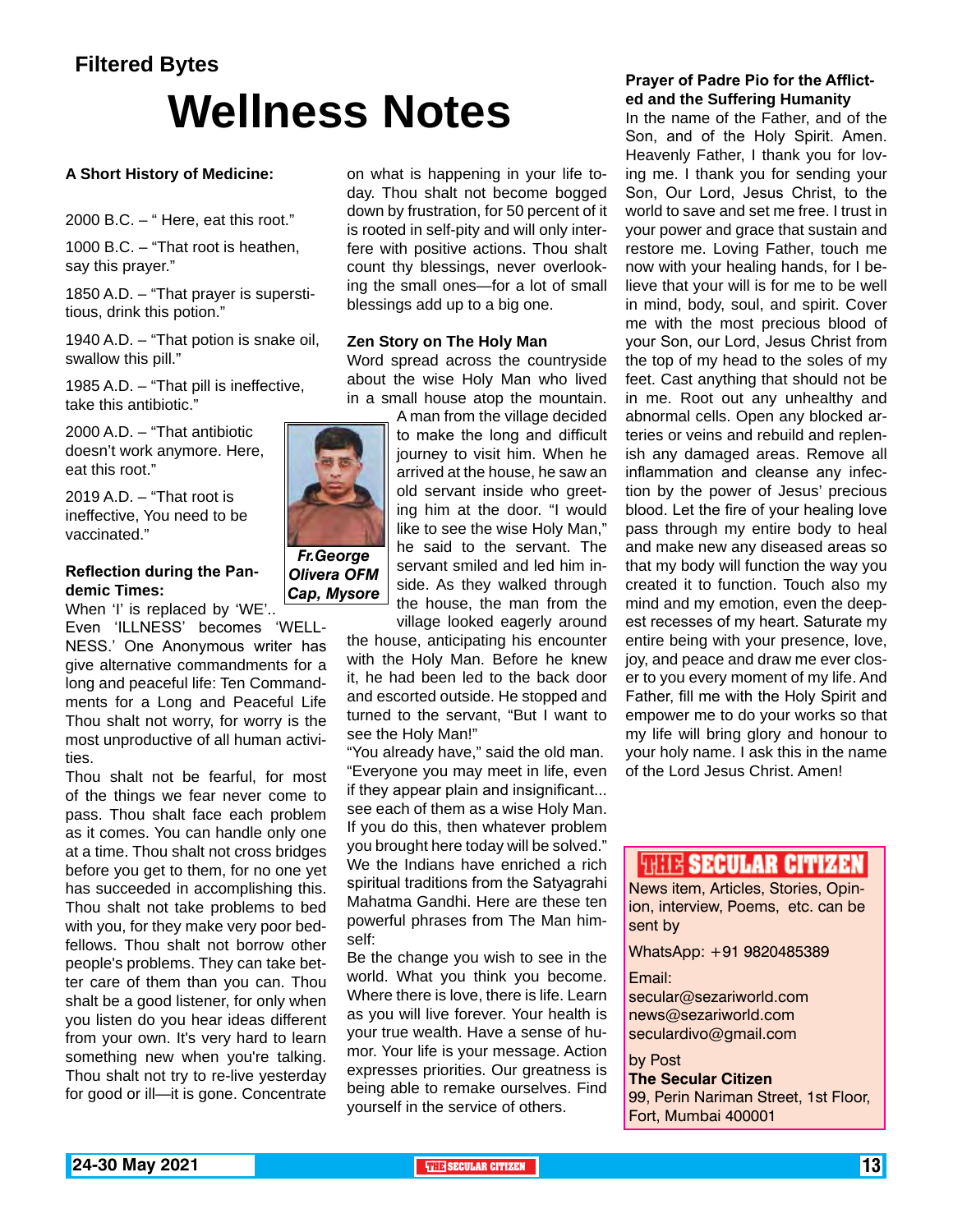### *International Day of Families Day 2021 / 15 May* **Good Family Makes a Good Society**

The 15th day of May is observed,<br>
world over, as 'International Day<br>
of Families'. This is also called<br>
'International Family Day' or 'World world over, as 'International Day of Families'. This is also called Family Day'. This day was proclaimed by the UN General Assembly in 1993 with a resolution. The celebration kicked off in 1994, as well.

The 'International day of Families' highlights the importance of family for the humans across the globe. Families include people, societies and cultures around the world, and therefore, communities, nations and the global society, too. The day is scheduled for promoting awareness of issues relating to families and to increase knowledge of the social, economic, demographic and cultural processes affecting families.

The word 'family' derives from the Latin root 'familia', meaning 'a group of people related to each other', by birth, marriage or relationship. The word 'familiar' emerges from this very same root, implying 'often seen or heard, easy to recognize, having a good closeness

and therefore is well known to each other'. 'Staying mutually related or connected' is the core of the dynamics of the family, too.

As we know too well, maintaining the 'wellbeing' of its members and of the society is the logic of the family. The traditions of the family give its members a sense of being 'rooted, stable and purposeful' in life. Every time the members of the family gather as a group, each one of them contribute to the spirit of 'belonging to each other' and 'belonging together'. The traditions, values and ideals, along with the flow of energy and vitality, are sure to sustain the bonding of the family.

There is a variety of family types in the world. Traditional and non-traditional

families, patriarchal and matriarchal families, matrilineal and patrilineal families, matrifocal and patrifocal families, nuclear and single parent families, avuncular and extended families are the major among them. Obviously, all these types of families emerged in the course of the human civilization and have their singular merits and demerits, beyond compare.

Family, in some form or other, is as old as the first humans. Today, it comes across to us much different from what it used to be thousands of years ago and is in diverse forms, as an everevolving phenomenon. But, the relevance and importance of the family stand firm as a never-ending reality. The Canadian-American Emeritus actor, author, film producer and activist, Michael J. Fox by name, has a pithy

> statement on what a family is and has to be for all times. He says, "Family is not an important thing. It's everything".

It doesn't require a mention that family is the foundation of the society. Family is the smallest unit of the society,

too. In other words, family is the human society in miniature. The most formative years of our lives are spent in the family. And so, parents, sisters and brothers shape the basics of our character. It could be said thus, 'tell me what your family is; I will tell you what sort of person you are'. A 'good family makes a good society', positively so, and vice versa, as well.

The major functions of the family include procreation of children, nurturing them with an unadulterated 'love', as the sole diet for culturing the siblings into good human beings. The biological aspects have to be accompanied by rational, emotional, social and spiritual aspects. Maintaining the comfortable size of the family is a reasonable approach to the family, from all angles.<br>(Contd.. on p. 15)



Family is the divinely designed place, where the creative role of the Creator is being continued by the humans. Therefore, family has to maintain the 'dignity and sanctity of the temple of God', in the right sense of the word.

'The child is father to the man', thus goes the proverb. That would mean that the character built up in the childhood stays all throughout with the adult life. The child is born a human being. But, he or she has to keep becoming a human being, in the course of life. Family is the nursery where such an upbringing is intended to happen, in a primary way. The process of becoming a social being is initiated in the family and in the fullness of time constructs a sociable society. No doubt, the course of culturing as human beings is substantially pioneered in the family.

It is true that India has a significant sense of being a family. The tremendous mutual bonding, as members of one family, no doubt, contributes, in the long run, to ensuring harmony and wellbeing in the society. But, it has to be humbly admitted that the oversized, emotionally over-dependent and financially and politically one-sided families of the country have still a very long way to go in giving memorable memories to the families of the national society.

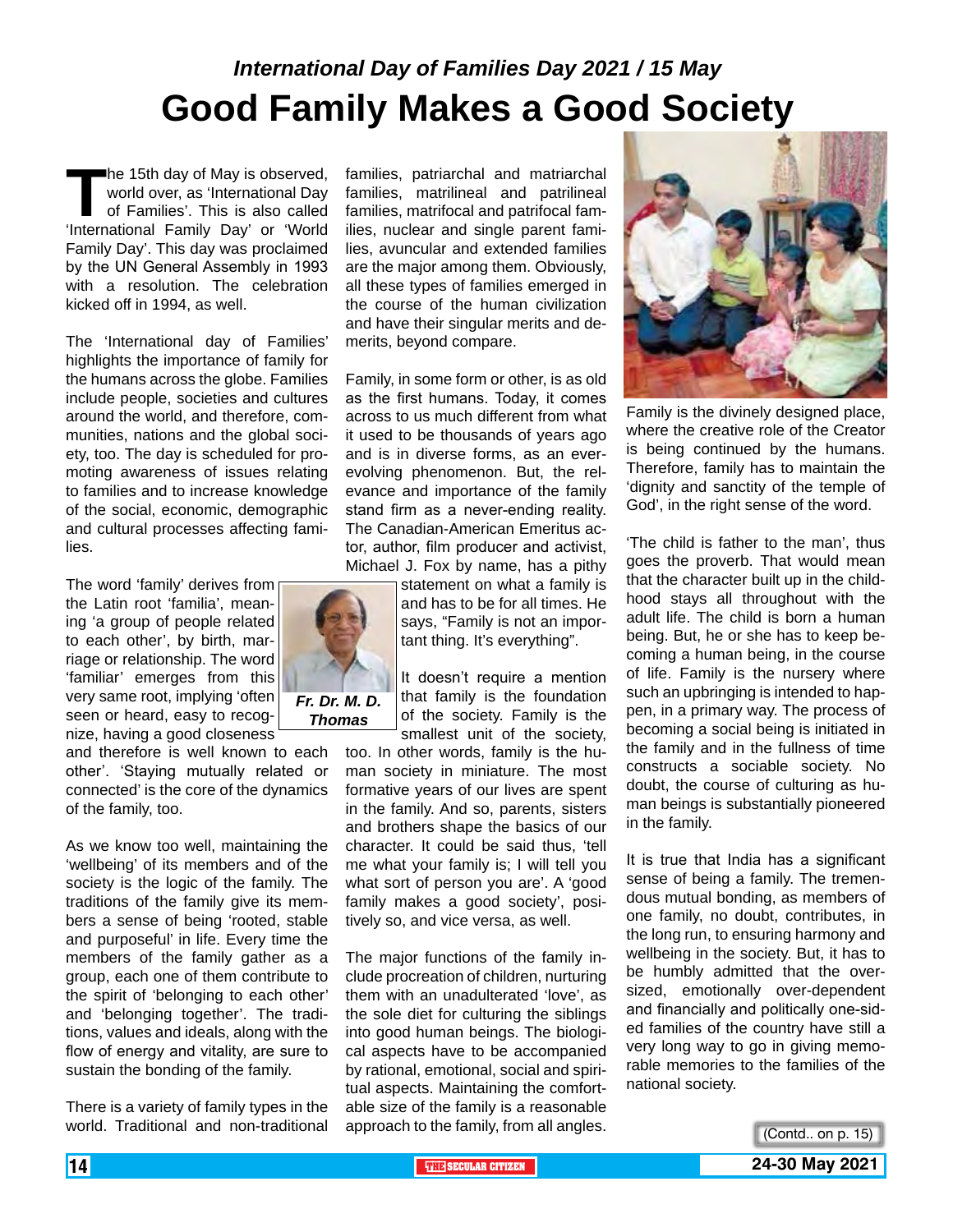#### (Contd.. from p. 14)

Family, in the right sense of the word, is and has to be 'home', well, 'a place where one lives', not only physically as a household, but also psychologically. It is a 'celebration of being together'. It is indeed a place where one 'feels at home', comfortable and pleased to be. Joseph Campbell, an American Professor of Literature, says, 'Your sacred space is where you can find yourself again and again'. Obviously, 'home is a place where one would naturally find oneself again and again', because it is the most 'sacred place' in the world, where God really dwells. 'Every family has to be a home', par excellence. And that is the beginning of making the society a home for the humans to dwell.

As husband and wife evolve to be father and mother and further the children become brother and sister to each other, the nucleus cycle of the family becomes complete. When parents become grandparents and siblings beget grand siblings, the family gets a new dimension. The best 'start up' in life is emotional, intellectual, ethical, spiritual, financial, social and cultural, and that occurs in the family, definitely so. A cultured and humane style of human life that is permeated with 'human values of dignity, respect, love, sharing, and equal footing' will make the family really worth the while.

The great occasion of the 'International Day of Families', proclaimed by the United Nations, is a golden opportunity to compliment and salute all the families of the world. It is the duty of all the members of the families across the globe, to commit themselves anew to all the human and divine values that make a 'good family', in view of a making a good society. The divine sense requires being imbibed for upholding the 'dignity and sacredness' of our biological, regional, national, continental and world human families.

### **Lay Ministry of**  Contd.. from p. 4) **Catechist!**

Pope Francis in his Apostolic Letter, Antiquum Ministerium dated 11 May 2021, established the 'Lay Ministry of Catechist'! – (Some excerpts):

"Fidelity to the past and responsibility for the present are necessary conditions for the Church to carry out her mission in this globalized culture. Thus, it is desirable to recognize those lay men and women, who feel called by virtue of their Baptism, to cooperate in the work of catechesis, especially with the genuine interaction of the youth; so that the faith might be an effective support for the life of everyone!"

"Since the Second Vatican Council, there had been a growing awareness of the high importance of the role of catechists (AdGentes, 17) … A long line of blessed, saints and martyrs who were catechists had significantly advanced this Church's vital mission – Without in any way detracting from the Bishop's mission as the primary catechist in his Diocese – Nor from the primary responsibility of parents for the Christian formation of their children; as also the task of pastors to support them. And in this process to penetrate Christian values into the social, political and economic sectors of society!"

"Every catechist must be a witness to the faith, a teacher and a mystagogue, a companion and a pedagogue – Right from the first proclamation of the Kerygma, to preparation for the Sacraments of Christian initiation."

"All this is possible only through prayer, study and a direct participation in the life of the community, so that catechists grow in their identity and in their integrity!"

> *—Dr. Trevor Colaso, Vienna, VA. USA*

words; they watched him speak. Indeed in him—the incarnate *Logos* the Word took on a face; the invisible God let Himself be seen, heard and touched, as John himself tells us (cf 1 Jn 1:1-3). The word is effective only if it is "seen", only if it engages us in experience, in dialogue." He also says that "many situations in our world, even more so in this time of the pandemic, are inviting the communications media to "come and see"", to what purpose other than to share our firsthand experience of the Word-made-flesh with those in power - a veritable challenge to any conscientious reader, writer, speaker or activist whose way of putting things across would help mollify tempers and nullify prejudice apart from not merely ensuring that bygones be bygones but, having seen firsthand, being willing to convert bravado into concrete action for the sake of probity in public life that redounds to the good of the country. This would be best done by way of engaging those in Politics (and business) in experiencing the power of Christ through honest dialogue that could have the literati and the glitterati of the country rising en masse to protect the Constitution tooth and nail—regardless of the consequences—thereby activating their writings and utterances into productive deeds.

#### *Any takers?*

Those willing to rise to the challenge must, then, on the one hand, have the courage of their convictions spurring them on to look beyond the passing delight of seeing their names in print as 'bylines' and, on the other, convince increasing numbers of people of various faith persuasions—or even of no faith persuasion—to contribute actively towards strategically lifting our beloved country from the morass in which it is fast sinking, lest it eventually be sent to the dogs by the present regime!

<sup>----------</sup> The author is Director, Institute of Harmony and Peace Studies, New Delhi, and has been committed to cross-cultural perspectives, interfaith relations, social ethics, national integration and social harmony, for the past over 40 years. He contributes to the above cause through lectures, articles, video messages, conferences, social interactions, views at TV channels, and the like.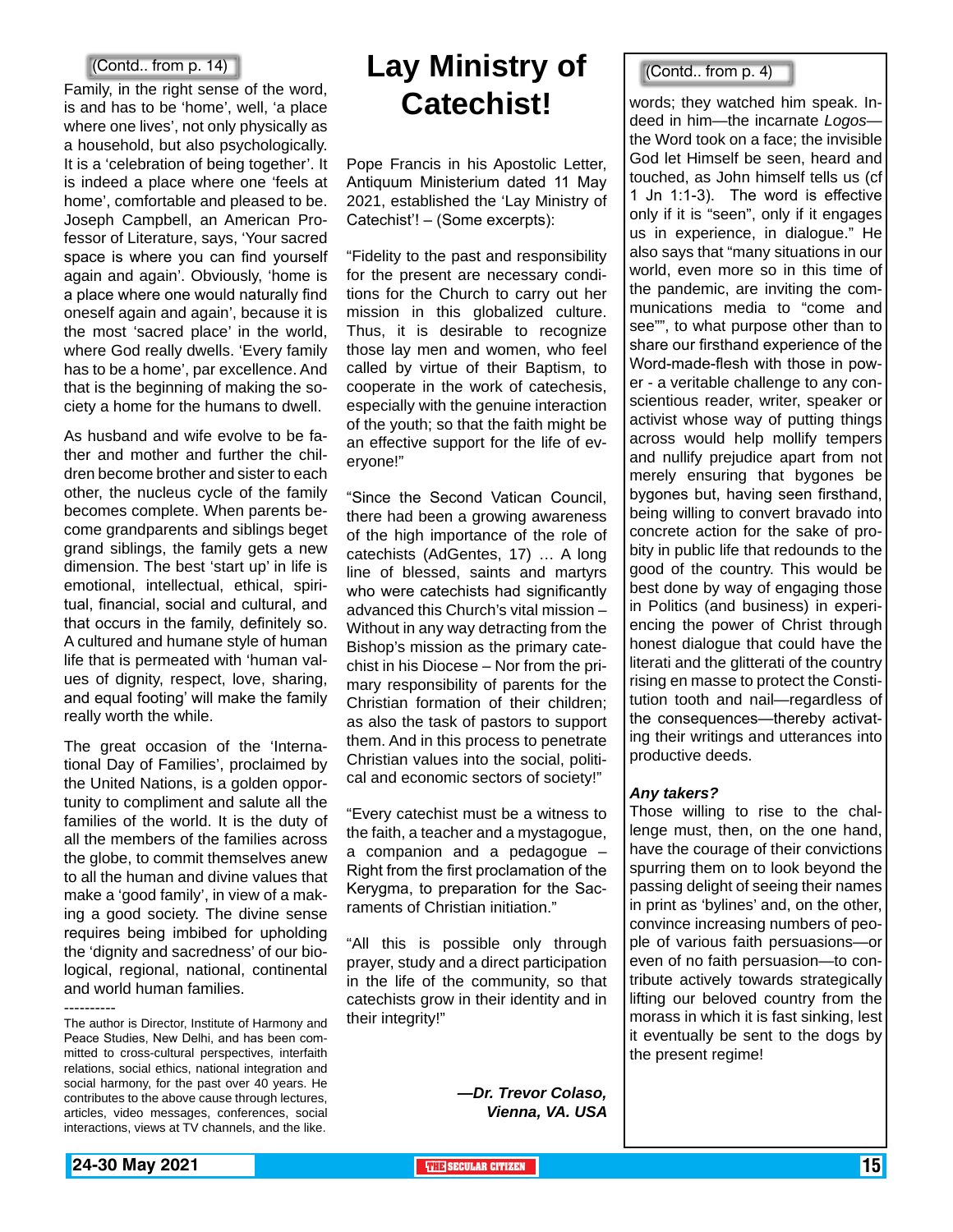## **Do You Even Know What 'Atmanirbhar' Means?**

#### *by Don Aguiar.*

n a single January day in 1997<br>
India vaccinated 127 million<br>
Iowing year, another 134 million were India vaccinated 127 million children against polio. The folvaccinated in a single day. No Aarogya Sethu, no Cowin, no OTP, no running from hospital to hospital, no PM's photo on anything.

India has tonnes of experience in free vaccination. We just need the right leadership, who can ensure its proper execution. But what is happening today is……

The nation is not in a state of shock because the healthcare System has collapsed. It was always biased against the Poor and Marginalised. It was always biased against the Labourers, Farmers, Low wage workers, manual Scavengers and all those who were in the lower strata of the society. For them it had collapsed long back. This time, the country is in a state of shock because Healthcare System has collapsed for the Rich too.

Although our Prime Minister not too long ago convinced the nation that we are a super-power or, at least, one that is definitely in the making. This misplaced, unscientific, irrational and downright foolish conviction we are special is the cause of the crisis we face today. Well, an invisible virus has punctured the bubble of our pretensions making a lot of people feel disappointed with the government's governance – the same government they lovingly voted back to power for reasons that has nothing to do with governance. The root cause of this disappointment is the same as always, unwarranted expectations.

Coming to specifics, all of us are ex-



pecting the government to provide free vaccination in a timely organised manner. Vaccination is all the rage these days – and that's the crux of the problem, people are unable to manage their expectations.

**Our PM has given thousands of speeches in the past seven years. Has he ever talked of 'Vaccinated India"? No. all he has ever spoken about is 'Digital India' so you must be crazy to actually expect free vaccines from the world's largest vaccination drive.**

A patriot's foremost expectation from the government – more important than even his own life expectancy – is that it will channel all its resources to protect the country's image i.e. the PM's image. That is why one must not expect the thousands of crorers set aside for building the PM's new residence to be used for buying vaccines and giving them free to every citizen.

India's biggest tragedy is that even the highly educated intellectuals claim to be disappointed with the government for "not offering any governance." They expect centralised coordination for ensuring timely, organised access to vaccines, etc.

**For several months, well before the advent of coronavirus in India our PM repeatedly urged us to become 'Atmanirbhar', and he did so expressively that we are fully** 

**prepared for the pandemic. Do you even know what 'Atmanirbhir' means? It means expect nothing from the government. So be it. Expect nothing.**

On April 28, 2021, when the Indian government opened up vaccine registrations for all adult citizens the government said citizens should sign up on CoWIN, its COVID vaccine registration website, or download its coronavirus contact-tracing app, Aarogya Setu, on their phones. Vaccination slots would be made available on May 1.

**But the domestic workers, labourers, farmers, low wage workers, manual scavengers and internet illiterate have no idea what the CoWIN website and the Aarogya Setu app are. Their mobile and internet literacy are limited to making calls, exchanging messages on WhatsApp, and browsing Facebook: the latter two only because a salesperson at a mobile store downloaded the apps on their phone and changed the language setting to theirs, the only one they can read.**

"I have never heard of the Aarogya Setu app. I don't know how to download apps. I'm not educated. How will I self-register?" a domestic worker said in an interview.

(Contd.. on p. 17)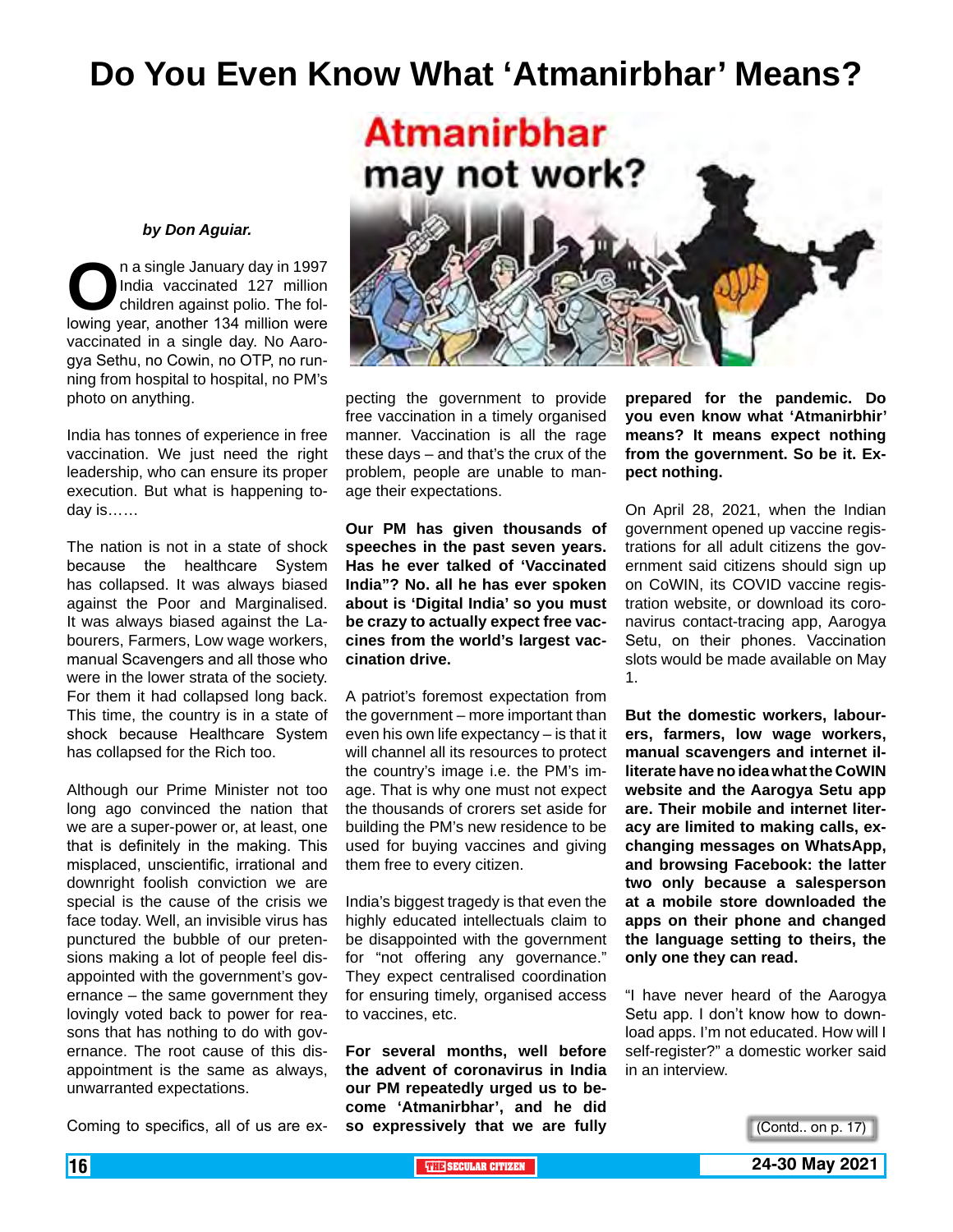While the Aarogya Setu app is available in a few regional Indian languages, the labourers, domestic workers, farmers, etc. are not aware that they needed to download it and register on it in order to get the vaccine. The CoWIN website, however, is available only in the English language.

But registrations don't really matter because India is experiencing a dire shortage of vaccines, which means within seconds of opening up, slots are booked. The Indian government has fallen way short of its own target of vaccinating citizens.

**Their helplessness has been exacerbated by an unjust vaccination system that prioritizes efficiency and high technology instead of need, loading the dice in favour of the tech-savvy elite over most of the country's 1.4 billion population.**

Ahead of vaccine registration for the 18–44 age group on April 28, the government opened up CoWIN's application programming interface to third parties. By offering tech tools like application programming interface that can only be used by software programmers, the government, in effect, has created a discriminatory arrangement that defeats the logic and urgency of a public health program. In this environment of scarcity, the government's message seems to be: learn how to code and you can get a vaccine.

**However, only a small percentage of people in the country can take advantage—or are even aware—of these workarounds. Even those who are urban, educated, internet literate, and come from wealthier backgrounds cannot do much to book a slot unless they are aware of platforms that are making the booking process easier or have a techie friend who knows how to write code.**

The government should not have made self-registration mandatory for anybody, whether online or offline as

(Contd.. from p. 16) CoWIN and Aarogya Setu are barri- another round or another pathogen. ers for vaccination progress. People were never expected to register on their own and come for appointments, in earlier vaccination programs, even walk-ins will not solve the problem. The government needs to micro plan and organize vaccine drives by chalking out specific dates for specific districts and cities.

> The government's vaccine policy has been widely criticized on all fronts including supply shortage, communication, pricing and rollout, by several health experts and public intellectuals – when actually it should have been given free and rolled out quickly because it has been budgeted for.

> **What we got in vaccine policy is a bizarre combination of ruthlessness and managing the headlines. … This is ad hoc social Darwinism. The strong do what they can, the weak suffer what they must. A perfect metaphor for our healthcare system.**

> There is nothing like a critical moment in history. So even after everyone gets vaccinated, until we sort out ourselves....... there is nothing to stop

Consequently the picture the world sees of India is not of a potential super power but an inept and flailing thirdworld country struggling but unable to handle a crisis it's inflicted on itself.

### Subscriptions for **THIF SECULAR CITIZEN**<br>Renewal as well as New, can be

sent through Bank Fund Transfer to any one of the following banks:

Bank: HDFC Bank Branch : CST - Mumbai VT Account Name: The Secular Citizen Current Account No. 03552000006744 ISFC code: HDFC0000355 or

Bank: Citizen Credit Co-op Bank Ltd., Branch : Colaba, Mumbai Account Name: The Secular Citizen CurentAccountNo. 2090031000000489 ISFC code: CCBL0209003

Please inform us through email: secular@sezariworld.com or through phone: 9820485389 after transferring the same.

## **For all your Printing needs under one roof**

**Books, Folders, Magazines, Office stationary, Leaflets, Handouts, Reports, Cards, Presentations, Religious readings, Designing, Ad designs, Packaging boxes, Cartoons, Exhibition displays, Product Marketing promotional innovations.**

> *Contact:* **The Secular Citizen Tel.: 9820485389**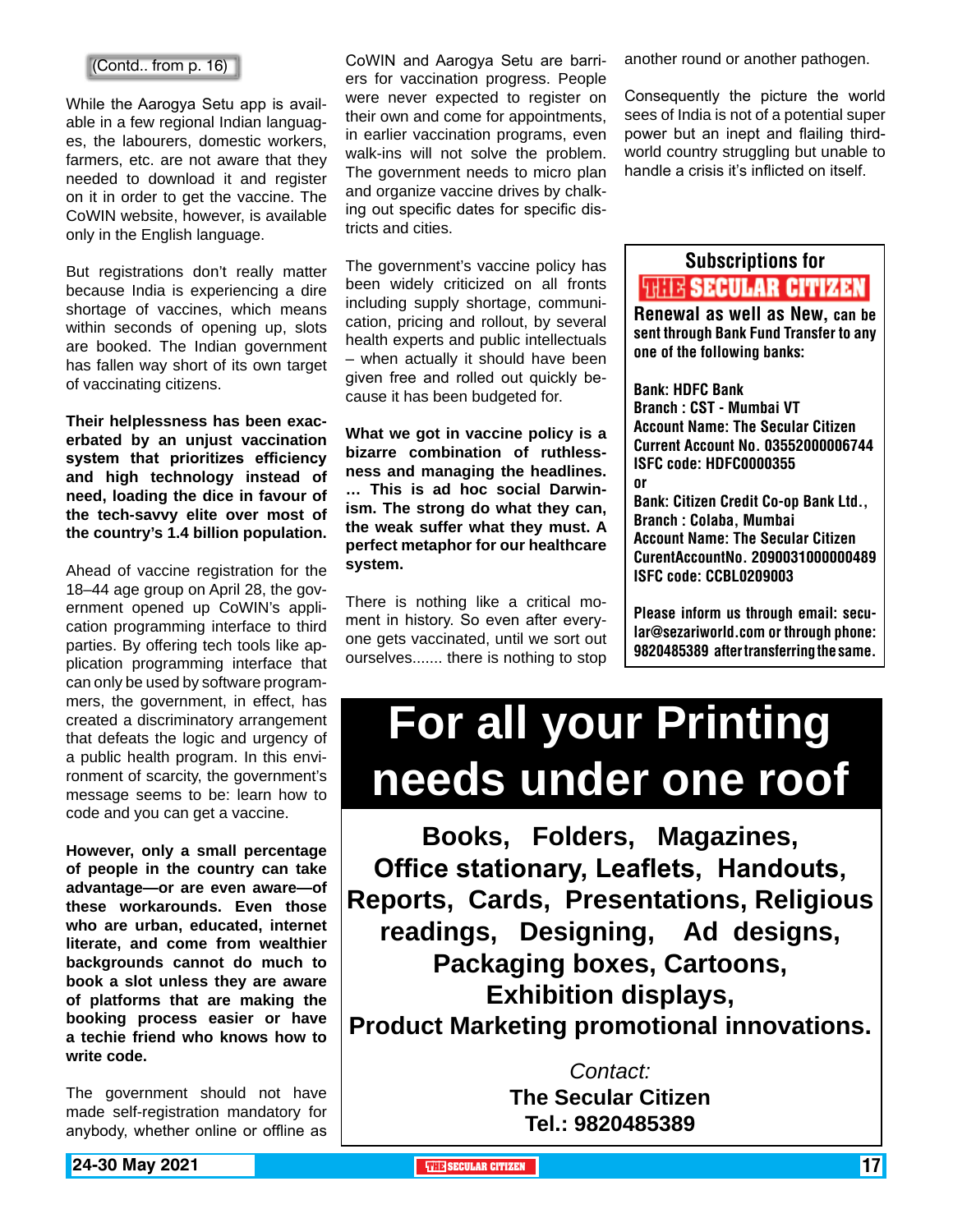## **Royal Christian Family MATRIMONIALS - GROOMS**

**7185. MUMBAI :** Goan Roman Catholic Bachelor, (Born in October 1984) Ht. 5' 10", Wt. 72 kgs, Wheatish Complexion, Edn. B.Com., working for Bank. Contact email :

shaun.neo00.outlook.com

**7079. MUMBAI :** Mangalorean Roman Catholic Bachelor, (Born in December 1962), Ht. 5' 5", Wt. 67 kgs, Fair Complexion, Edn. B.Com., Inter MBA, working as a Manager. Contact

email : archielewis.al@gmail.com **7184. U.K. :** Goan Roman Catholic Bachelor, (Born in April 1990) Ht. 5' 7",

Wt. 65 kgs, Wheatish Complexion, Edn. B.Com., working as a Credit Control in Private company in U.K. Contact email : troyt007@gmail.com **7077. MUMBAI :** Mangalorean Roman Catholic Bachelor, (Born in March 1987), Ht. 5' 10", Wt. 80 kgs, Wheatish Complexion, Edn. B.Com., working as a Manager. Contact email leroy2266@gmail.com OR Mob:

#### 9503282306

**7175. MUMBAI :** Goan Roman Catholic Bachelor, (Born in July 1989) Ht. 5' 6", Wt. 74 kgs, Wheatish, Edn. B.Sc (H.C.M.) Hotel and Catering Management, 2nd Photographer /Merchandise Sales Dept., Contact email :

osbertagneloalmeida@gmail.com **7183. MUMBAI :** East Indian Roman Catholic Bachelor, (Born in February 1991) Ht. 5' 11", Wt. 86 kgs, Wheatish Complexion, Edn. PGDM and BMS., working as a Relationship Manager. Contact email :

ritadhawan10@gmail.com

**7180. U.K. :** Goan Roman Catholic Bachelor, (Born in September 1982) Ht. 6', Wt. 77 kgs, Fair, Edn. Chartered Accountant, Profession : Director Insurance Company. Contact email : russ\_dsouza@yahoo.com

**7068. MUMBAI :** Mangalorean Roman Catholic Bachelor, (Born in June

### **Important Notice**

Telephone no. of candidate will be printed only with the consent of members. For Tel. Nos. Please contact: +91- 9820473103 / 9820485389 or Email : royalchristianfamily@gmail.com 1983), Ht. 5' 5", Wt. 58 kgs, Wheatish Complexion, Edn. HSC, working as a Customer Service. Contact email :

cynthiadalmeida83@gmail.com

**7168. USA :** US Citizen Goan Roman Catholic Bachelor, (Born in June 1985 ) Ht. 5' 7", Wt. 73 kgs, Fair, Edn. M.Sc., working for a Global Pharmaceutical Company. Contact email : Ispinto84@gmail.com

**7150. POONA :** East Indian RC Divorcee, (Born in November 1960) Ht. 5' 10", Wt. 69 kgs, Wheatish Complexion, Edn. Graduate Engineer from CWIT University of Pune, working as an Engineer. Contact email :

joeskf@gmail.com

**7155. MUMBAI :** Goan Roman Catholic Bachelor, (Born in March 1980) Ht. 5' 4", Wt. 67 kgs, Wheatish Complexion, Edn. 12th std., having own business asm well settled. Contact email : mendoncajeson@gmail.coms

**6585. MUMBAI :** Mumbai born and broughtup Roman Catholic Bachelor, Handsome, (Born in June 1988), Ht. 5' 7", Wt. 78 kgs, Wheatish Complexion, Edn. EXTC Engineering, working as a Networking Engineer. Having own accommodation. Contact email : 18.elaine@gmail.com

**6856. MuMBAI :** Mangalorean Roman Catholic Bachelor, (Born in September 1973), Ht. 5' 7", Wt. 67 kgs, Fair Complexion, Edn. MBA, working as a HR. Contact email :

clifforddsilva@yahoo.co.in

**6531. POONA :** Tamilian Roman Catholic Bachelor, (Born in May 1975), Ht. 6', Fair Complexion, Handsome, Edn. M.Com., Having well established business. Contact email : tony137@rediffmail.com

**6707 Mumbai :** Goan RC bachelor, (Born in June 1975), Ht. 5' 10", Wt. 70 kgs, Fair Complexion, Edn. B.Sc., hav-

### To Place Your Matrimonial Advertisement Call: +91 - 9820485389 or 9820473103

\* Check your email at least once a week.

\* Members are requested to inform us when they are settled, so that publication of their details can be discontinued.

ing own business. Seeks a Family oriented girl. Contact email : maxabreo@ yahoo.com / maxabreo@vsnl.net

**6250. MUMBAI :** East Indian Roman Catholic Bachelor, (Born in January 1974), Ht.5' 8", Wt. 76 kgs, Wheatish Complexion, Edn. B.A., working as a Manager. Contact email : cardoz.clint@gmail.com OR 9833563182

**6862. MUMBAI :** Goan Roman Catholic Bachelor, (Born in February 1983), Ht. 5' 11", Wt. 72 kgs, Fair Complexion, Edn. B.Com., well settled working in Mumbai. Contact email : keith\_peter1983@yahoo.co.in

**7097. MUMBAI :** Mangalorean Roman Catholic Bachelor, (Born in October 1991), Ht. 5' 11", Wt. 97 kgs, WheatishComplexion, Edn. B.Com., working as Sr. Account Recievable in private company. Contact email : dsouzadonald11@gmail.com

**7112. MUMBAI :** Converted Roman Catholic Bachelor, (Born in October 1970), Ht. 5' 7", Wt.80 kgs, Fair Complexion, Edn. B.Com., & Masters in International Journalism (UK). Looking for a bride below the age of 42 years (below 40 - 42 years) who is willing to raise a family. Contact by email :

decemberwedding08@yahoo.com **7144. POONA :** Goan RC Bachelor, (Born in October 1985) Ht. 5' 5", Wt. 60 kgs, Wheatish Complexion, Edn. Hotel Management Graduate, working as an Executive. Contact email : merrolmenezes@gmail.com

**7113. POONA :** Tamilian Roman Catholic Bachelor, (Born in December 1982), Ht. 5' 6", Wt.65 kgs, Fair Complexion, Edn. B.Com., working in Logistic Co. in **DUBAI**. Contact email : shantasam1955@gmail.com

**If not settled within a year, renew your membership atleast two months in advance to continue the service uninterrupted.**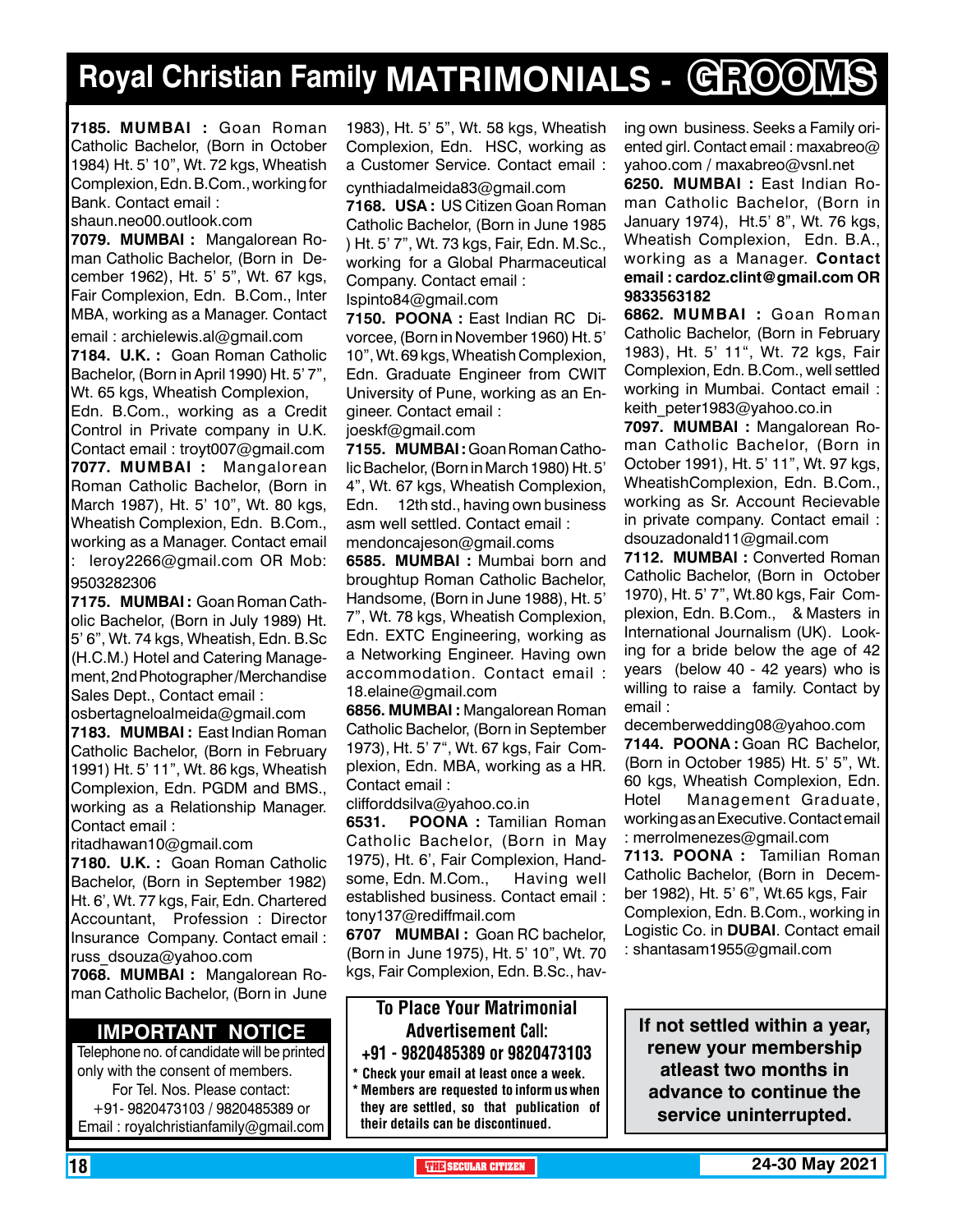## **Royal Christian Family MATRIMONIALS - BRIDES**

**7217. MUMBAI :** Mangalorean Roman Catholic Spinster, (Born in June 1995), Ht. 5' 4", Wt. 77 kgs, Wheatish Complexion, Edn. B.A., & Post Graduate Diploma in Event Management, working in an reputed Multinational Company. Contact email :

naseemdmello786@gmail.com

**7214. MUMBAI :** Goan Roman Catholic Spinster, (Born in October 1986), Ht. 5' 4", Wt. 52 kgs, Fair Complexion, Edn. CA CFA Ms Finance M.Com., working as a Senior Manager. Contact email : frfernandes020@gmail.com

**7215. MUMBAI :** Mangalorean Roman Catholic Spinster, (Born in November 1996), Ht. 5' 5", Wt. 54 kgs, Fair Complexion, Edn. BMS, CWM, pursuing CFA Level 2, working as a Operations Analyst in Limited Company. Contact email :

rachel.serrao96@gmail.co

**7128. MUMBAI :** Affluent business family R.C. East Indian Spinster, (Born in 12-04-1988), Ht. 5' 2", very beautiful and pretty. Edn. MS General Surgeon, Doctor by profession. Contact email : drvd2019@gmail.com

**7199. BANGALORE :** Mangalorean Roman Catholic Spinster, (Born in January 1990), Ht. 5' 2", Wt. 53 kgs, Fair Complexion, Edn. Master's in Mass Communications (NTU, Singalore) working as a Senior Manager of Corporate Communications in **SINGAPORE**. Contact email : mafern.2121@gmail.com

**6871 MUMBAI :** Goan Roman Catholic Spinster, (Born in January 1989), Ht. 5' 3", Wt. 56 kgs, Wheatish Complexion, Edn. M.A. Teacher by profession. Contact email :

andreaandrade310@gmail.com **7182. MUMBAI :** Mangalorean Roman Catholic Spinster, (Born in October 1992), Ht. 5' 4", Wt. 72 kgs, Wheatish Complexion, Edn. B.Com., C.A., working as Asst. Manager in TATA Company. Contact : email :

**Royal Christian Family Helps In Choosing The Right Life-Partner Serving Since 41 Years** matrimonialp27@gmail.com

**7064. MUMBAI :** Goan Roman Catholic Spinster, (Born in May 1988), Ht. 5' 2", Wt. 50 kgs, Wheatish Complexion, Edn. MBA, working for Private Company as an Accounts Executive. Contact email : cecrc19@gmail.com

**7160. MUMBAI :** Mangalorean Roman Catholic Spinster, (Born in September 1988), Ht. 5' 7", Fair Complexion, Edn. BMS, working as a Senior Merchandiser in a Global Retail Company in Dubai. Contact email : prislobo10@gmail.com

**7095. MUMBAI :** Goan Roman Catholic Spinster, (Born in December 1992), Ht. 5' 3", Wt. 55 kgs, Wheatish Complexion, Edn. M.Com + Import Export Certificate Course, working as a Billing Assistant in Well known Hospital. Contact email :

perpetualdias7@gmail.com

**7126. U.S.A. :** Mangalorean Roman Catholic Spinster, (Born in January 1992) from Mumbai, Ht. 5' 7", Wt. 60 kgs, Fair Complexion, Edn. B.E. (Computers) from Mumbai, M.S. (Information Systems) from US. Possesses H1B visa and is working as a Technical Analyst with an MNC in USA. Contact email : wilfyjoy1315@gmail.com or call +91 98603 02527 / + 91 9970172527 **7209. MUMBAI :** Goan Roman Catholic Spinster, (Born in October 1986), Ht. 5' 9", Wt. 100 kgs, Fair Complexion, Edn. B.A., & PG HR, working as a Trainer. Contact email : sweetroan17@gmail.com

**7066. MUMBAI :** Mangalorean Roman Catholic Spinster, (Born in June 1987), Ht. 5' 4", Wt. 78 kgs, Fair Complexion, Edn. B.E., (EXTC) M.S. (International Business Management), working as a Consulting Manager. Contact email :

l2018anselm@yahoo.com

**7193. MUMBAI :** East Indian Roman Catholic Spinster, (Born in August 1990), Ht. 5' 2", Wt. 50 kgs, Wheatish

### **Important Notice**

Telephone no. of candidate will be printed only with the consent of members. For Tel. Nos. Please contact: +91- 9820473103 / 9820485389 or Email : royalchristianfamily@gmail.com

Complexion, Edn. B.A., M.A., B.Ed., working as a Teacher in **Dubai**. Contact email :

marina.rodrigues1954@gmail.com **7201. MUMBAI :** Mangalorean Roman Catholic Spinster, (Born in November 1992), Ht. 5' 8", Wt. 55 kgs, Fair Complexion, Edn. B.E. in Electronics & Com. working as a Business Analyst. Contact email : ggd\_oman@yahoo.com

**7197. MUMBAI :** Goan Roman Catholic Spinster, (Born in April 1995), Ht. 5' 1", Wt. 55 kgs, Wheatish Complexion, Edn. Graduate & pursuing MBA in Hotel and Tourism, working as a Travel Executive in Sharp Travel Private Limited. Contact email : joseph.monteiro84@yahoo.com, Mob. : 9869860580.

**7198. MUMBAI :** Mangalorean Roman Catholic Spinster, (Born in January 1994), Ht. 5' 4", Wt. 52 kgs, Fair Complexion, smart and good looking, Edn. MBA, PGDM, working as a Financial Analyst, Amazon. Contact email : nicmacjac@gmail.com

**7189. MUMBAI :** Goan Roman Catholic Spinster, (Born in July 1993), Ht. 4' 9", Wt. 40 kgs, Wheatish Complexion, Edn. B.A. B.Ed., Teacher by profession. Contact email : dcruz\_liselle@yahoo.in

**7191. BANGALORE :** Mangalorean RC Spinster, (Born in April 1991), Ht. 5' 5", Wt. 57 kgs, Wheatish Complexion, Edn. B.S (Electrical Engineering in US), M.S in Robotics Engineering, working as a Software for a reputed Company in **New York**. Contact email alfnan@yahoo.com

**Registered members can publish their ad in all the 50 issues in a year for Rs. 8000 only.**

If you wish to publish your matrimonial classified advertisement in all the 50 issues in a year, you can do so for an amount of Rs. 8000 only.

### To Place Your Matrimonial Advertisement Call:

- +91 9820485389 or 9820473103
- \* Check your email at least once a week. \* Members are requested to inform us when they are settled, so that publication of their details can be discontinued.

**24-30 May 2021 THE RESERVE ASSESSED AS A RESERVE ASSESSED ASSESSED. THE RESERVE ASSESSED ASSESSED ASSESSED. THE RESERVE ASSESSED ASSESSED. THE RESERVE ASSESSED AS A RESERVE ASSESSED. THE RESERVE ASSESSED AS A RESERVE AS**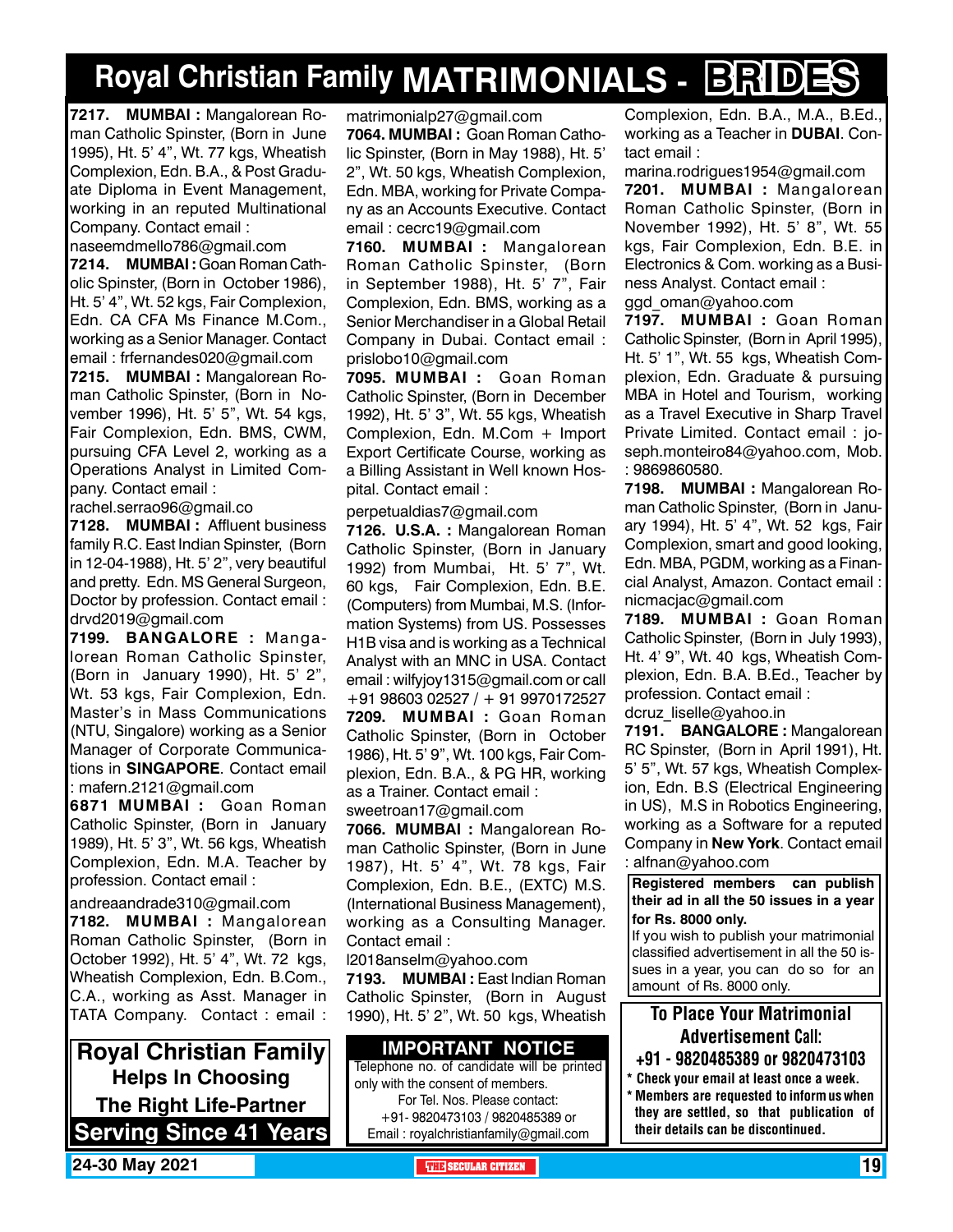## **To 'Come and See' IS to 'Be and Do'!**

**( A reflection on World Communications Day:16 May 2021)**

**Pope Francis has once again thrown a challenge to Catholic Communicators in his annual message for 'World Communications'** thrown a challenge to Catholic Communicators in his annual Day' which this year falls on Sunday 16 May. In his typically direct yet profound way, he focuses his message on the theme *'"Come and See" (Jn 1:46). Communicating by Encountering People Where and as They Are.' In doing so, he makes it amply clear that, "in order to tell the truth of life that becomes history, it is necessary to move beyond the complacent attitude that we 'already know' certain things. Instead, we need to go and see them for ourselves, to spend time* 

*with people, to listen to their stories and to confront reality, which always in some way surprises us"*. Though Pope Francis' message is addressed primarily to Catholic communicators- it is, in fact applicable to all communicators today!

In his introductory paragraph Pope Francis sets

the tone of what Christian Communication is and should be ,*"this year, then, I would like to devote this Message to the invitation to "come and see", which can serve as an inspiration for all communication that strives to be clear and honest, in the press, on the internet, in the Church's daily preaching and in political or social communication. "Come and see!" This has always been the way that the Christian faith has been communicated, from the time of those first encounters on the banks of the River Jordan and on the Sea of Galilee".* 'Come and See' therefore in essence, is to 'be and do'.

In the subsections that follow, Pope Francis highlights three inter-related dimensions in order to drive home his point: to hit the streets, to live the communication of the Gospels and to have the courage of one's conviction. All these three resonate very strongly with what he says in his Apostolic Exhortation 'Evangelii Gaudium'(The Joy of the Gospels'), *"I prefer a Church which is bruised, hurting and dirty because it has been out on the streets, rather than a Church which is unhealthy from being confined and from clinging to its own security. I do not want a Church concerned with being at the centre and which then ends by being caught up in a web of obsessions and procedures. If something should rightly disturb us and trouble our consciences, it is the fact that so many of our brothers and sisters are living without the strength, light and consolation born of friendship with Jesus Christ, without a community of* 

> *faith to support them, without meaning and a goal in life".*

He sees the need of "hitting the streets", in order to grasp the truth of things and the concrete lives of people, and more important the serious social phenomena or positive movements at the

grass roots level. He laments how the original investigative reporting in newspapers and television, radio and web newscasts which involved sticking one's neck out – is today replaced by 'tendentious narrative'. For Pope Francis "hitting the streets" essentially means meeting people face to face to research stories or to verify certain situations first hand; he emphatically states that, *"unless we open ourselves to this kind of encounter, we remain mere spectators"*

"Come and See", says Pope Francis, *"were the first words that Jesus spoke to the disciples who were curious about him following his baptism in the Jordan river (Jn 1:39). He invited them to enter into a relationship with him".* For Jesus , as one sees throughout the Gospel this 'come and see' is meant to be a transformative experience. Several religious congregations today have this 'come and see' period : often called a 'prenovitiate' or 'aspirancy'. Basically, it is a time of orientation: a probation, an intern-

ship : when one begins internalising a particular value system and also has an opportunity for involvement. Pope Francis give us the examples of Nathanael and the Samaritan woman saying, *"That is how Christian faith begins, and how it is communicated: as direct knowledge, born of experience, and not of hearsay."* The change in attitude which evolves when theory moves into practise. That ability to reach out to others. *"Come and see" is the simplest method to get to know a situation. It is the most honest test of every message, because, in order to know, we need to encounter, to let the person in front of me speak, to let his or her testimony reach me."*

He then talks about the 'courage of many journalists'; he thanks them for their stand and heaps praise on them. He says, *"Journalism too, as an account of reality, calls for an ability to go where no one else thinks of going: a readiness to set out and a desire to see. Curiosity, openness, passion. We owe a word of gratitude for the courage and commitment of all those professionals – journalists, camera operators, editors, directors – who often risk their lives in carrying out their work. Thanks to their efforts, we now know, for example, about the hardships endured by persecuted minorities in various parts of the world, numerous cases of oppression and injustice inflicted on the poor and on the environment, and many wars that otherwise would be overlooked. It would be a loss not only for news reporting, but for society and for democracy as a whole, were those voices to fade away. Our entire human family would be impoverished".*

Here Pope Francis gives us plenty of food-for thought on the current pandemic. His message was made public on 23 January – but with some extraordinary foresight he was already writing about the pandemic which grips India today when he says, *"many* 

(Contd.. on p. 21)



by fr. cedric Prakash sj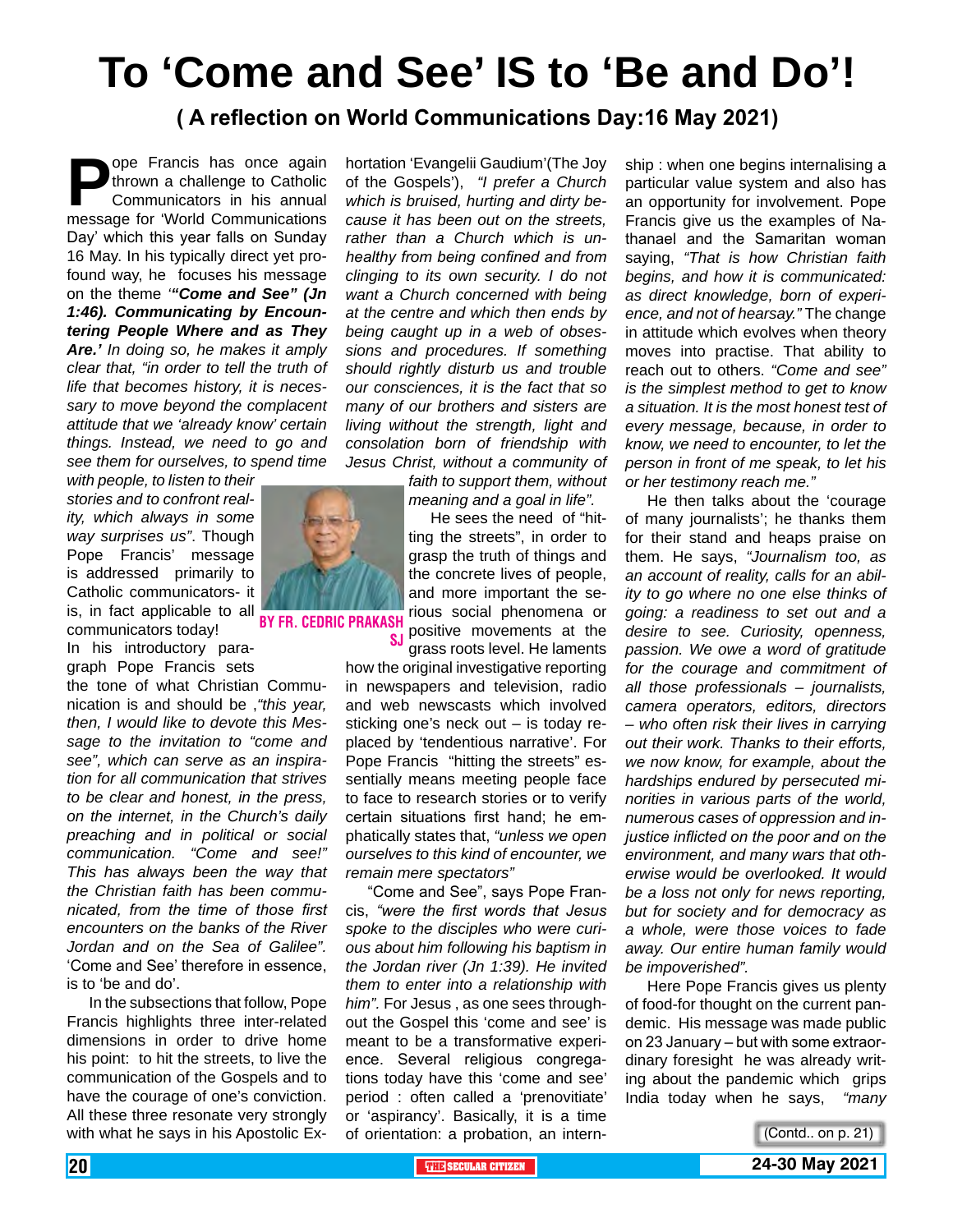#### (Contd.. from p. 20)

*situations in our world, even more so in this time of pandemic, are inviting the communications media to "come and see". We can risk reporting the pandemic, and indeed every crisis, only through the lens of the richer nations, of "keeping two sets of books". For example, there is the question of vaccines, and medical care in general, which risks excluding the poorer peoples. Who would keep us informed about the long wait for treatment in the poverty-stricken villages of Asia, Latin America and Africa? Social and economic differences on the global level risk dictating the order of distribution of anti-Covid vaccines, with the poor always at the end of the line and the right to universal health care affirmed in principle, but stripped of real effect. Yet even in the world of the more fortunate, the social tragedy of families rapidly slipping into poverty remains largely hidden; people who are no longer ashamed to wait in line before charitable organizations in order to receive a package of provisions do not tend to make news".*

Pope Francis speaks a bit about the *'Opportunities and hidden dangers on the web'*. We are all aware of how the web/internet has radically transformed our lives. For more than fourteen months now , ever since the pandemic has forced millions to 'stay at home' – the internet has been a significant means of keeping many sane : some were privileged to 'work from home', millions of students could avail of online classes, social media was on a song with almost anything and everything finding some space on facebook, twitter, instagram and the like. One could be 'in touch' constantly with distant relatives and friends and with what was happening all around. Sadly there are also the hidden dangers- when we tend to get overwhelmed with all that we received. One clear example is all the 'fundas' being dished out as a cure or a preventive to COVID-19; quickfixes, good grandmothers decoctions that are certainly helpful in boosting one's immunity level – now flaunted as a cure! Then there is the infamous 'whatsapp university' – to which one is

so easily hooked to. The point is that there is so much of 'fake' news being forwarded that oftentimes , even without thinking , verifying/ authenticating one happily forwards such stuff. Pope Francis rightly warns us, *"All of us are responsible for the communications we make, for the information we share, for the control that we can exert over fake news by exposing it. All of us are to be witnesses of the truth: to go, to see and to share".*

On World Communications Day , Pope Francis gives Catholic communicators some key words as directions, to what catholic communications is all about. The base words are obviously 'Come' and 'See' : the implications are clear – unless one gets out of one's comfort zone – nothing will change. He reminds us that in the Gospel – only when goes out to see, to seek – does a change a metamorphosis, a metanoia takes place. Then right through he uses words like 'encounter' , 'clear', 'honest' , 'courage' , 'authentic', 'truth' , 'reality' , 'curiosity' . 'openness' , 'passion' – which are not merely an haphazard collection but the metamorphosis non-negotiable essentials of what a communicator should be internalising in order to be truly a witness of Jesus in our world today! It is a call 'to be' and 'to do' : to be visible and vocal , to stick one's neck out, to take a stand for truth and justice.

On 3 May, World Press Freedom Day- the annual 'World Press Freedom Index-2021', placed India a lowly 142 out of 180 countries which were evaluated! A sad commentary on the way media is throttled in India!( the last few weeks however, we must admit that there is a sea-change at least in some of the mainstream media). In the light of the challenges which Pope Francis throws to catholic communicators and in the context of the reality which grips the country today – it is imperative that Catholic communicators do some serious soul-searching, ask themselves some uncomfortable questions, have the courage to answer them truthfully and act urgently on these responses. The questions are several ; some of them are:

*• Are Catholic Communicators visible and vocal to what is happening in the* 

*country today? How many are taking a stand for justice and truth? Sticking one's neck out?*

- *• How many Catholic Communicators have taken a stand against the callousness, the corruption and the complacency of the Central Government during this pandemic? How many have written about it ,done video presentations, preached about it?*
- *• How many editorials have taken a stand against the 'love jihad' laws of certain Governments ? the wanton destruction of the environment? Or for that matter against the Central Vista project? Or against the conditions in our prisons today?*

An honest evaluation of what most Catholic Communicators are 'doing' will easily reveal the painful truth. Communications today is not about fancy gizmos or sophisticated studios or for that matter even of so-called 'productions' Many of these we know, become obsolete, irrelevant and outdated in a matter of time. Communications is also not about couch potatoes who are afraid to hit the streets. Today several are more interested in relegating communications to 'toeing the line' , licking the boots of the powerful'

, maintaining the 'status quo', about protecting our possessions and privileges . All this is certainly a betrayal of Christ and his message of what Catholic Communications should be. One should take a cue from the latest issue of the OUTLOOK magazine(May 24, 2021) a creative cover page with emboldened letters in red just one word **'MISSING'** and just below NAME: Government of India; AGE 7 years ; INFORM : Citizens of India! One can also look at the front page of the Kolkata based daily 'The Telegraph'(May 15, 2021) with the bold captions, **"If you call this pain…..What do you call this ?"** With very apt pictures! What powerful images of the Indian reality today! Catholic communicators are called to do likewise!

Pope Francis' message does not only have to be read in toto but also needs to be internalised. He gives a final salvo saying, *"The challenge that awaits us, then, is to communicate by encountering people, where they are* 

(Contd.. on p. 22)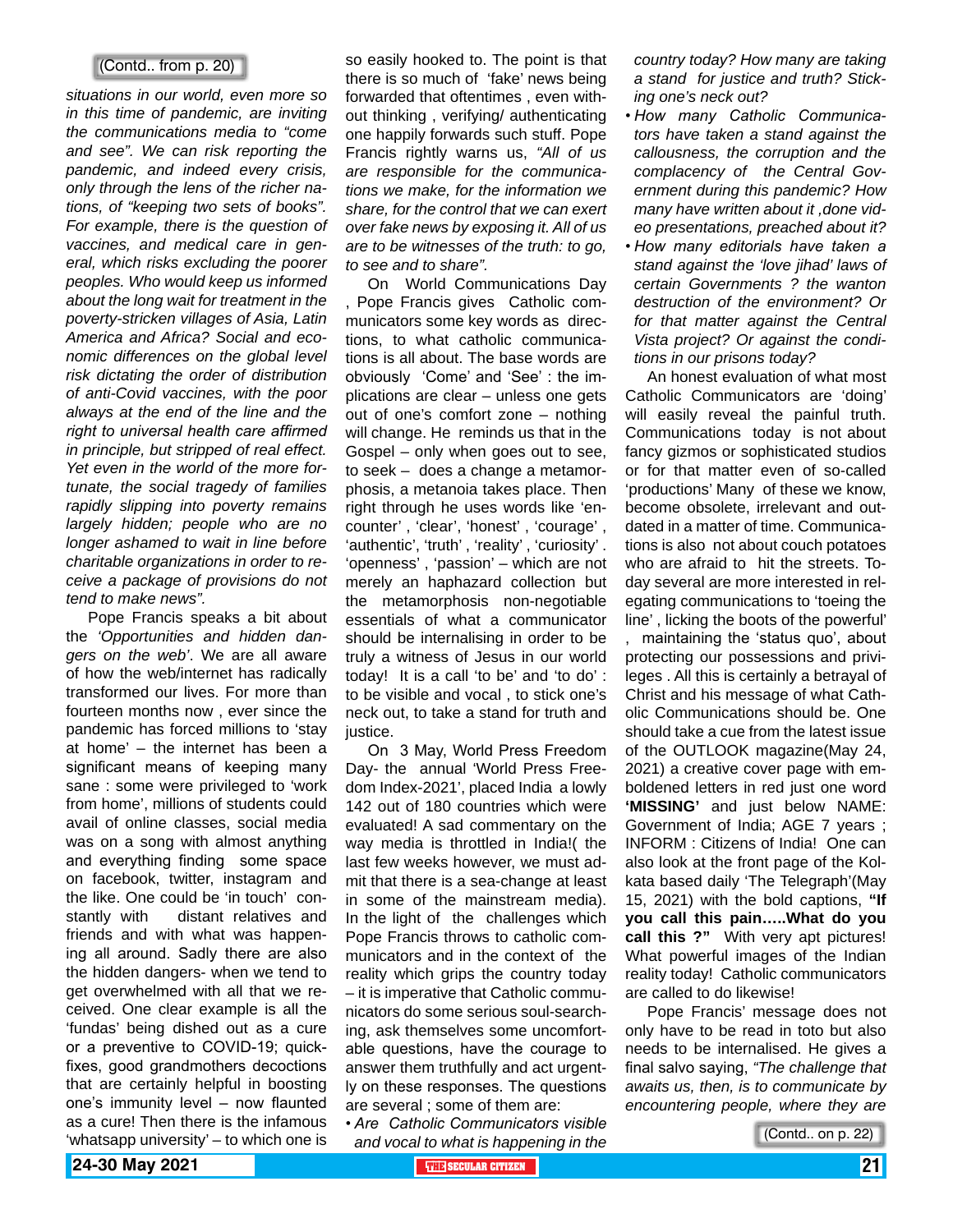# **Illusions…Nay Miracles…!!**

### *By Father Austin Norris*

The phone chimed and I thought<br>
it was the morning alarm.... I<br>
looked at the electronic clock on<br>
the wall and it beamed 2.15 am; I sat it was the morning alarm.... I looked at the electronic clock on up and picked the phone and I heard a sob and " Father, mum has just gone to Jesus… sorry to disturb you; just had to tell you…" My heart sank and I muttered "who is with you.." … "everyone is around..". "OK," I stuttered.. "be strong.." "Thank you Father..will keep you in the loop…" and the phone went

### (Contd.. from p. 21)

*and as they are";* and in that final prayer, *"Lord, teach us to move beyond ourselves, and to set out in search of truth. Teach us to go out and see, teach us to listen, not to entertain prejudices or draw hasty conclusions. Teach us to go where no one else will go, to take the time needed to understand, to pay attention to the essentials, not to be distracted by the superfluous, to distinguish deceptive appearances from the truth. Grant us the grace to recognize your dwelling places in our world and the honesty needed to tell others what we have seen".* To 'Come and See' then is to 'Be and Do' – the ball is now in the court of Catholic communicators and in fact ,with all those who are committed to free and fearless communications which is based on truth and justice

\*(Fr Cedric Prakash (GUJ) is a human rights, reconciliation and peace activist/writer. Contact: cedricprakash@gmail.com

! It is left to be seen if one has the courage to accept the challenge!

silent but I was fully awake…. **" Mum has just gone to Jesus.." Wow…!! Did I really hear that…??** It was like I was little Samuel who had just heard God speak and I was speechless….. "Mum has just gone to Jesus.." – Huh…???

"Father, is it possible to celebrate Holy Mass for my uncle, who passed away a few days ago in Canada? The churches there are all closed and our family world-wide would like to connect over the web with a Eucharist..??" "Sure," I said " tell me the date and we will take it from there.." "At your convenience father, just send me the link.. much appreciated... just thought that the Eucharist will be a sort of closure with prayers and blessings…Thanks Father.." **A Eucharist would be a sort of closure…. Did I hear that correctly…??**

"Hi Father Austin, just want to tell you that dad passed away.." "When..?" .. "Last night - did not want to disturb you.." … "Hmmm thanks.. what are the details..??" "Will revert Father, but just wanted to tell you, how much he loved you and Aniceto and all the priests whom he knew.." I wiped a tear and muttered, "Of course he did, he was a friend of priests as was your dear mother…." A flood of memories spanning Bandra to Goregaon to Anjuna and Badem and weddings and jubilees and mangoes and jackfruits, flashed through my mind and I felt a chill down my spine and I sobered up with the beautiful thought of …**"but just wanted to tell you, how much he loved you and Aniceto and all the priests whom he knew.." – of course I heard that….!!**

Siblings, acquaintances and friends have reached out across boundaries and nearer home. Phone calls and chats, online Masses and services have woven a web of bonding and support. One comment: **"Thanks father, your prayer suggestion.. 'stay with us Jesus..' based on the Em-** **maus gospel text, has lifted up my spirits, amid my turmoil n confusion..do continue praying for my family.."** Really..?? Yes, I know it sounds out of this world, but God does speak in our darkness and propels us towards light and hope.

The above and more, are a few of the conversations that I've had – we've all had, perhaps – over the past one year and more and maybe they have now become passé. But the truth and reality behind each of these experiences and assertions are, to my mind priceless and yes, miraculous…!!

Assorted experiences have a way of teaching us lessons for life. My recent favourite TV series **The Chosen** has given me a personal mantra "get used to different" so topical to our world condition these unprecedented times and days; that with Jesus, I have been able to overcome. Thank you Dallas Jenkins and team.

Closer home, at a personal level, I have struggled these past days and months with my own emotions and experiences. I have drowned myself in work, in writing, in planning religious services and meetings and generally felt useful. When fatigued and listless, in moments when I sat quietly in the Chapel, I seem to get a grip on what's happening and a certain peace comes over me – a certain cohesiveness which fits together the pieces of life's jigsaw puzzle. The experiences and exchanges mentioned above have been cathartic. I am thankful to Almighty God for this.

All of us have been through the rough and tumble, but there is a silver lining to all that happens in our lives. We rub off on one another the goodness of God. In the context of Easter and the Resurrection of Jesus we all stand a chance. What may seem an illusion is actually a miracle! And I do believe in miracles!!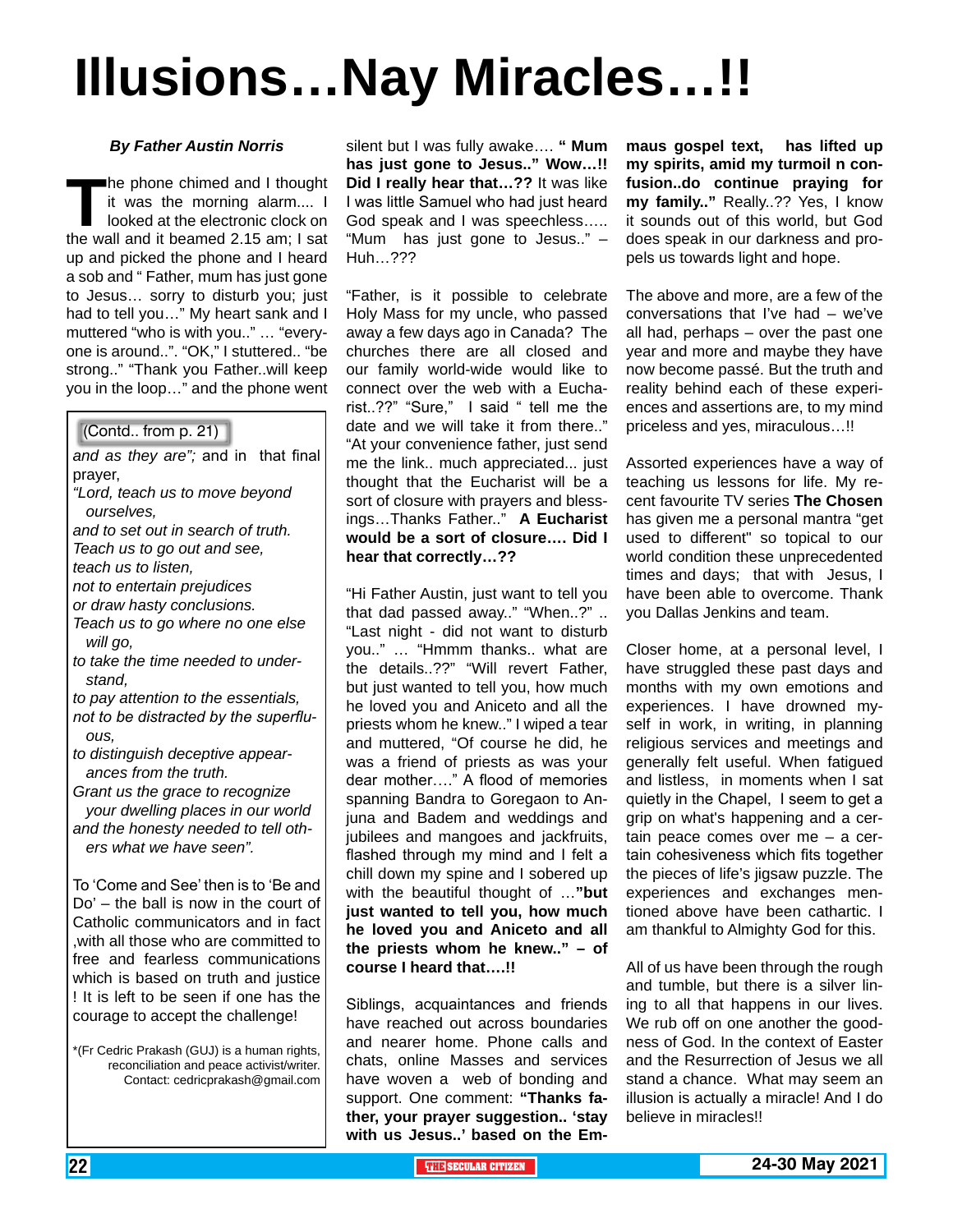

### **SCIANA D'SOUZA Obituary The unforgettable!**

#### *By Ladislaus Louis D'Souza\**

"Some people come into our lives, leave footprints on our hearts and quietly go away to join the band of angels in Heaven."

– *Flavia Weedn (1928-2015 – renowned American artist and writer)*

At an event at Hotel Hilton in February 2021, **Melville Xavier D'Souza**  —frequent contributor to THE SEC-ULAR CITIZEN—bagged the prize for duetting UNA PALOMA BLANCA (James Baker series) in the Karaoke singing competition! A song that was to prove prophetic for in barely two months, Sciana, claimed a victim by the deathly Coronavirus, had winged her way into eternity singing: *Una paloma blanca I'm just a bird in the sky Una paloma blanca Over the mountains I fly No one can take my freedom away No one can take my freedom away*

#### *Deeply loved by family, friends and colleagues*

Sciana's untimely death has brought in an avalanche of tributes and messages from a huge number of people left stunned into painful disbelief and a sense of bitterness, the common strain echoing through all of this being that Sciana as a "gem of a person" who never failed to bring cheer to any situation. "What set Aunty Sciana apart," avers her nephew, Clyde, "was her contagious enthusiasm, the glint in her eyes lighting up the atmosphere, whether at a party or at a casual meeting or even over a *pani-puri* treat."

Her brother, **Russel,** is disconsolate at now having no one like her around to give him the kind of timely, sisterly advice that only Sciana could give. Their elder sister, **Joyce** is shattered that, though ever concerned about the welfare of others, unfailingly following up on medication, she seemed to have let her guard down with regard to her own health.

Former colleague **Vera** from Amboli,



remembers her as a fun-loving, familyoriented person who never forgot the significant dates like birthdays and other occasions in the lives of the families of friends and relatives alike. **Jacinta,** her closest colleague at Bharat Bijlee now KONE—bemoans the passing of her dearest friend and confidante of 26 years from whom she says she has learnt much. **KP Bala,** a retired colleague rues the fact that his best friend could not keep her promise to visit his home in God's own country, Kerala.

**Theresa** of Everard Nagar, Sion, who says she had much in common with bubbly Sciana, lets us in on a secret, recalling her nudged to Sciana to date Melville, the rest being history! Another colleague, **Manoj,** who describes her as *irreplaceable,* insists that "the kind of warmth and camaraderie [you] brought to the team will be missed" sorely. Excolleague **Laxmi Iyer** reminisces that "Sciana always had a charming disposition and an air of positivity around her." "She believed that the value of emotional quotient is as important as intellectual quotient," reveals friend **Nirmala Dias** from Jankalyan. Another friend and former colleague, **Padmaja,** who refers to Sciana as "one of life's best gifts", speaks about how they both "shared a sincere and pure bond...we argued, we fought...We used to proudly say, one of the reasons for our strong friendship is the bonding between our respective husbands and children who too got along so well, all enjoying each

other's company on every holiday spent together!" Sciana's Director, **Rajesh Bywar** recalls: "Since my joining Bharat Bijlee in 2012, an eversmiling Sciana was there with every kind of support needed! Great balance of business understanding and personal requirement coupled with accuracy have been the hallmark of the way Sciana operated."

**Carol, Lisa** and **Fatima** all concur that Sciana was a go-to person who never let the travails of life affect her infectious smile. As for **Vimala,** one

can literally sense the depth of her grief when she writes, "Sciana, your premature departure taught me to look at our life backwards. Everything we did and did not do, comes to me in a rush of indelible memory pictures. Pained at the inevitability of death's finality, I cannot help but lament as to why, when most others have very long life spans, you, Sciana, were called ahead of time! Did God run so short of wonderful people in His abode that He had to take away my best friend, my classmate and soul-mate, my conscience keeper….to whom I could open my heart at all times, without ever being misunderstood? Enjoy your journey and the destination Sciana! I know you will wait for me as you did on our way to school, for we will have lots to catch up on when we meet again—like we always did!"

Sciana was affectionately named Sasu by the **Friends' Circle** group where she was known as a sweet, calm, ever smiling, sensitive and caring person with a lovely disposition....never angry/annoyed or upset even when teased about anything whatsoever, always laughing it off, never retaliating. Known to take leave to keep up the annual Christmas sweet-making tradition, her sweets came to be termed 'Pasu Sweets', a name she loved to bits! Adios Sayonara Sciana dear...till we meet again!

(Contd.. on p. 24)

**24-30 May 2021 The Security of the Security Construction of the SECULAR CITIZEN 23 AND 23**